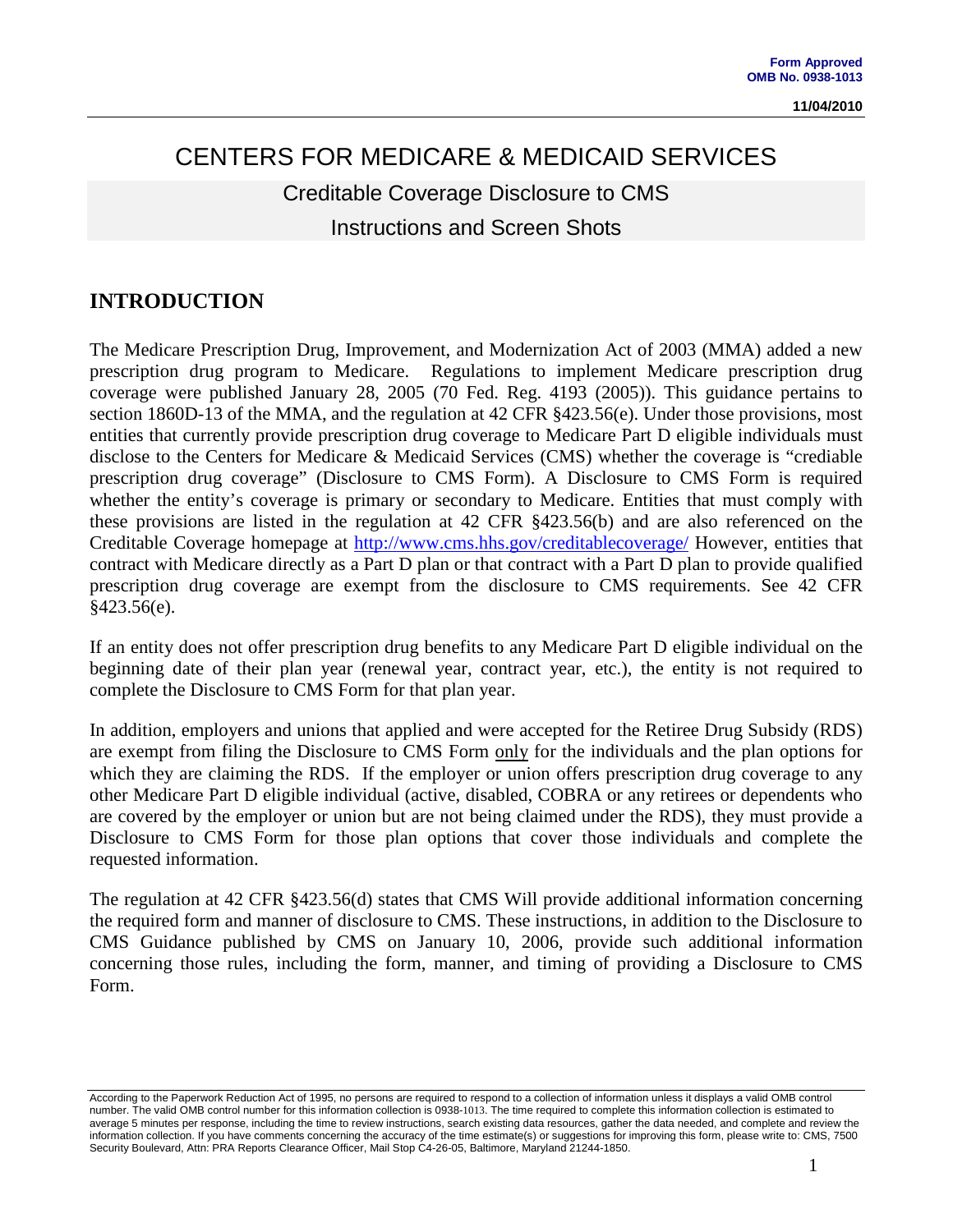## **OVERVIEW OF REGULATORY REQUIREMENTS**

## *Creditable Coverage Definition and Determination*

As defined in the regulation at 42 CFR §423.56(a), drug coverage is creditable if the actuarial value of the coverage equals or exceeds the actuarial value of standard Medicare prescription drug coverage, as demonstrated through the use of generally accepted actuarial principles and in accordance with CMS actuarial guidelines. In general, this actuarial determination measures whether the expected amount of paid claims under the entity's prescription drug coverage is at least as much as the expected amount of paid claims under the standard Medicare prescription drug benefit. See 70 FR 4225.

This determination is identical to the first step (the "gross test") in calculating actuarial equivalence for purposes of 42 CFR §423.884, which applies when an employer or union applies for the Retiree Drug Subsidy (RDS). The gross test does not take into account the extent to which the coverage is financed by the beneficiary or by the entity. See 42 C.F.R.  $\S 423.884(d)(5)(ii)(A)$ .

For plans that have multiple benefit options, the regulation requires that entities apply the gross test separately for each benefit option. See 42 CFR §423.884(d) (5) (iv). A benefit option is defined at 42 CFR §423.882 as a particular benefit design, category of benefits, or cost-sharing arrangement offered within a group health plan. Benefit option refers to the different categories of benefits and different plan design options under a given Type of Coverage (e.g., HMO, PPO, Indemnity). Benefit options are referenced on the disclosure form as "Options".

The determination of creditable coverage status does not require an attestation by a qualified actuary except for a benefit option(s) under a Group Health Plan for which an employer or union is electing the retiree drug subsidy. See the regulation at 42 CFR §423.884(d).

For purposes of the Disclosure Notice to CMS, we require a separate disclosure for each Type of Coverage sponsored by an Entity (e.g., Medicaid, SPAP, Employer Plan, Church Plan, Standardized Medigap Plan, Pre-standardized Medigap Plan).

### *Creditable Coverage Disclosure from Entity to CMS*

The regulation at 42 CFR §423.56(e) requires all entities described in the regulation at 42 CFR §423.56(b) disclose to CMS whether the prescription drug coverage that is offered to Medicare Part D eligible individuals is creditable or non-creditable.

### *Who Must Provide the Disclosure Notice to CMS*

The Disclosure Notice is required to be provided to CMS by certain entities listed at 42 CFR §423.56(b) that are not excluded at §423.56(e). The entities exempted under 42 CFR §423.56(e) include PDPs, MA-PDs, and PACE or cost-based HMOs or CMPs that provide "qualified Part D coverage" within the meaning of 42 CFR §423.100.

According to the Paperwork Reduction Act of 1995, no persons are required to respond to a collection of information unless it displays a valid OMB control number. The valid OMB control number for this information collection is 0938-1013. The time required to complete this information collection is estimated to average 5 minutes per response, including the time to review instructions, search existing data resources, gather the data needed, and complete and review the information collection. If you have comments concerning the accuracy of the time estimate(s) or suggestions for improving this form, please write to: CMS, 7500 Security Boulevard, Attn: PRA Reports Clearance Officer, Mail Stop C4-26-05, Baltimore, Maryland 21244-1850.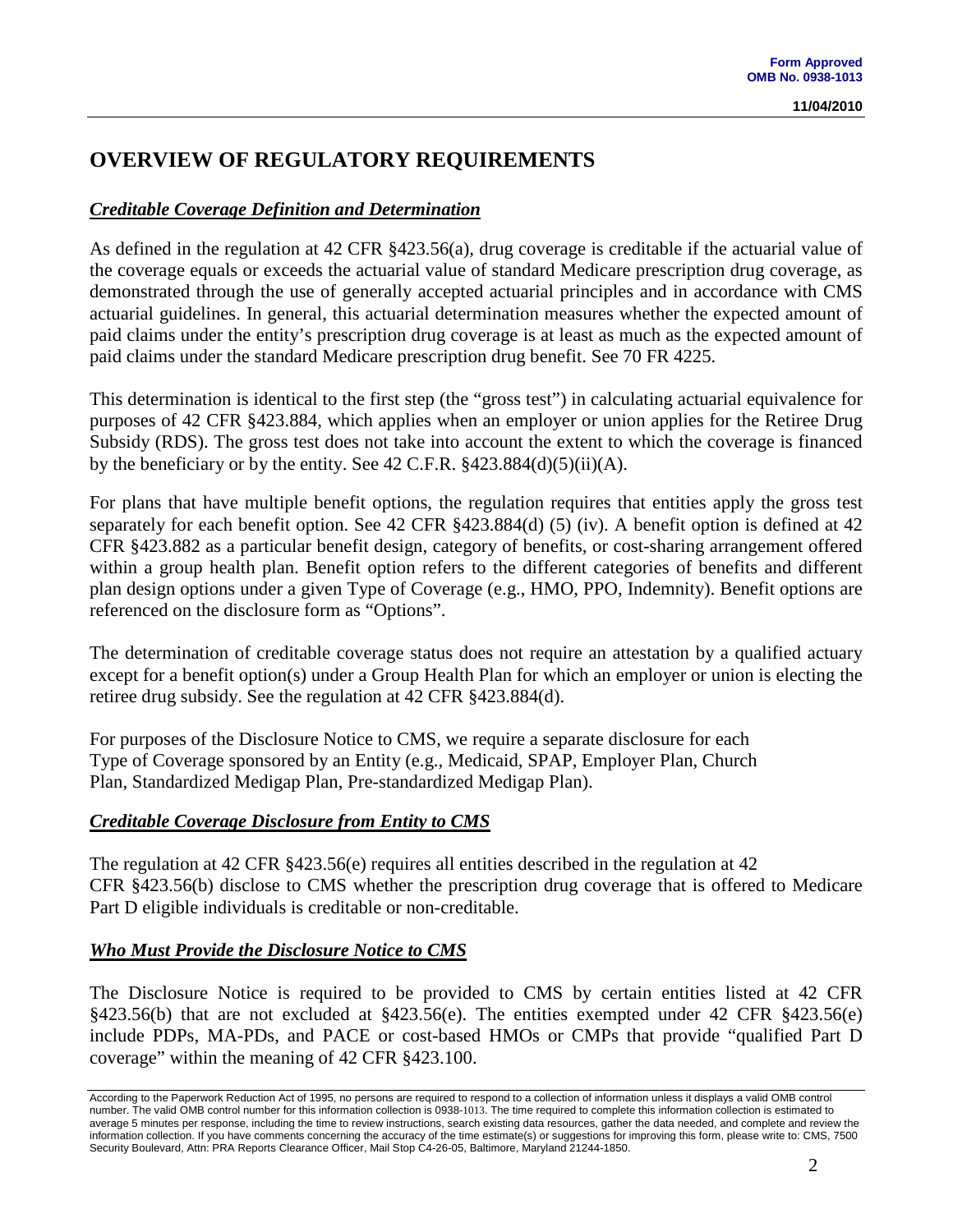Entities that must provide a disclosure to CMS include sponsors of:

- Group health plans (offered by employers; union/Taft-Hartley plans; church, State and local government, and other group-sponsored plans) including the Federal employees health benefits program; and qualified retiree prescription drug plans as defined in section 1860D-22(a)(2) of the Act;
- Governmental sponsored plans, including Medicaid coverage under title XIX of the Act or under a waiver under section 1115 of the Act; State Pharmaceutical Assistance Programs (SPAPs) as defined at §423.454 and State High Risk Pools as defined under 42 CFR 146.113(a)(1)(vii);
- **Plans that provide coverage of prescription drugs for veterans, survivors and dependents under** chapter 17 of title 38, U.S.C.;
- **Plans that provide Military Coverage under chapter 55 of title 10, U.S.C., including TRICARE;**
- Plans that provide individual health insurance coverage (as defined in section  $2791(b)(5)$  of the Public Health Service Act) that includes coverage for outpatient prescription drugs and that does not meet the definition of an excepted benefit (as defined in section 2791(c) of the Public Health Service Act);
- Coverage provided by the medical care program of the Indian Health Service, Tribe or other Tribal Organization, or Urban Indian Organization (I/T/U);
- Plans that provide coverage under a Medicare supplemental policy (Medigap policy), as defined at 403.205, including standardized plans H, I or J; pre-standardized plans; waiver State plans; and plans with innovative benefits; and
- Plans that provide other coverage as the Secretary may determine appropriate.

If an entity does not offer outpatient prescription drug benefits to any Medicare Part D eligible individuals on the beginning date of their plan year (renewal year, contract year, etc.), the entity is not required to complete the Disclosure to CMS on-line form for that plan year.

The regulation at 42 CFR  $\S 423.884(c)(2)(iv)$  requires that a plan sponsor provide an attestation that its prescription drug coverage is at least actuarially equivalent to the standard prescription drug coverage under Part D as part of the application for the Retiree Drug Subsidy (RDS). Therefore, because the actuarial equivalence standard includes the creditable coverage standard, a sponsor that has been approved for the Retiree Drug Subsidy is exempt from filing the Disclosure Notice with CMS with respect to those qualified covered retirees for which the Sponsor is claiming the Retiree Drug Subsidy. The sponsor's RDS application serves as its disclosure to CMS under 42 CFR §423.56(e).

### *Timing of Creditable Coverage Disclosure from Entity to CMS*

According to the Paperwork Reduction Act of 1995, no persons are required to respond to a collection of information unless it displays a valid OMB control number. The valid OMB control number for this information collection is 0938-1013. The time required to complete this information collection is estimated to average 5 minutes per response, including the time to review instructions, search existing data resources, gather the data needed, and complete and review the information collection. If you have comments concerning the accuracy of the time estimate(s) or suggestions for improving this form, please write to: CMS, 7500 Security Boulevard, Attn: PRA Reports Clearance Officer, Mail Stop C4-26-05, Baltimore, Maryland 21244-1850.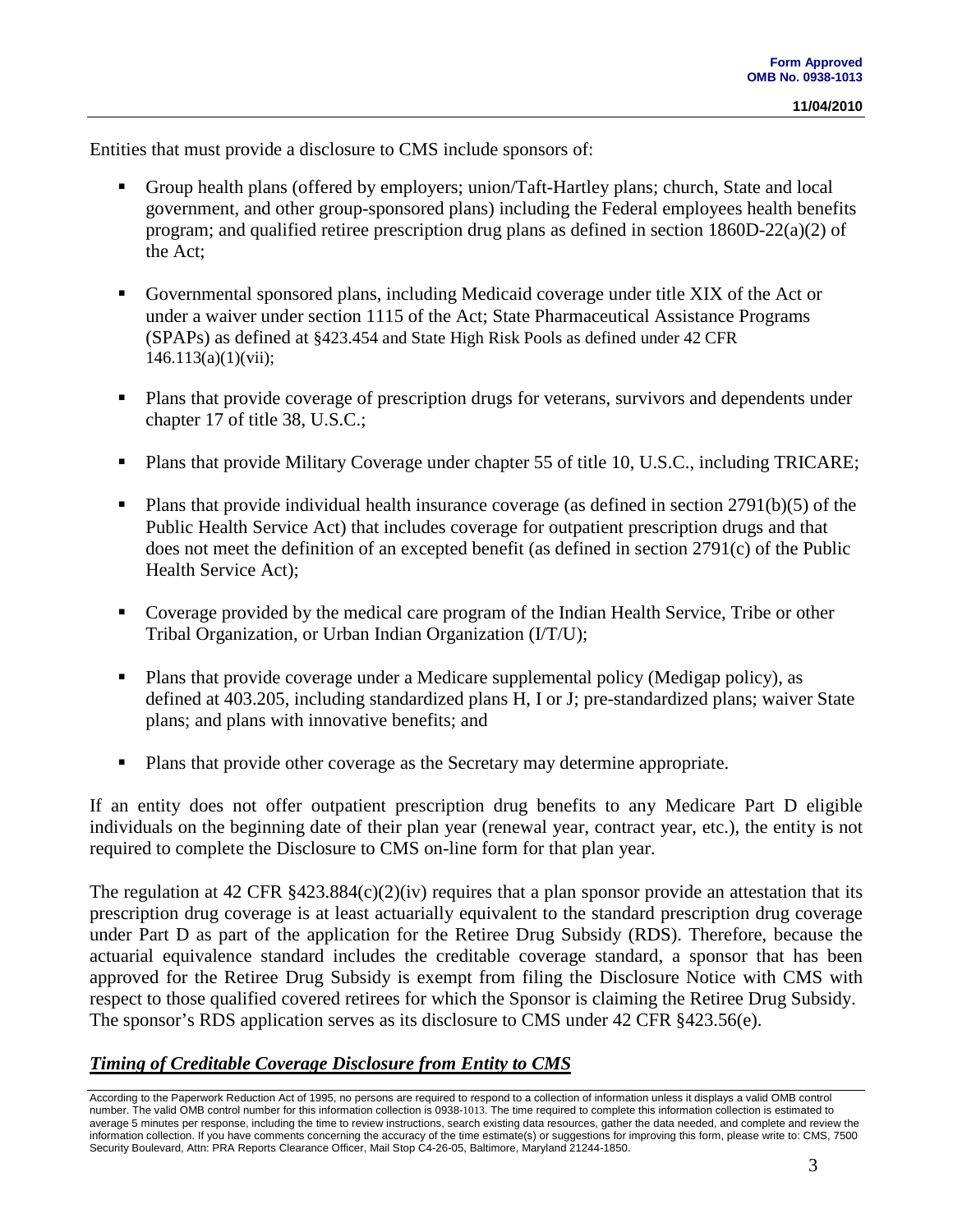As outlined under 42 CFR 423.56(e) and (f), and the guidance published by CMS on January 10, 2006, a disclosure of creditable coverage status must be made to CMS on an annual basis and upon any change that affects whether the drug coverage is creditable.

At a minimum, disclosure to CMS must be made at the following times:

- 1. For plan years that end in 2006, disclosure of creditable coverage status must have been provided no later than March 31, 2006.
- 2. For plan years that end in 2007 and beyond, disclosure of creditable coverage status must be provided within 60 days after the beginning date of the plan year for which the entity is providing the disclosure to CMS.
- 3. Within 30 days after the termination of the prescription drug plan ; and
- 4. Within 30 days after any change in the creditable coverage status of the prescription drug plan.

## **INSTRUCTIONS FOR PROVIDING DISCLOSURE TO CMS**

#### *Form and Manner of Disclosure from Entity to CMS*

An entity is required to provide a disclosure to CMS through completion of the disclosure to CMS form CMS-10198 on the CMS Creditable Coverage Disclosure web page at [http://www.cms.hhs.gov/CreditableCoverage/45\\_CCDisclosureForm.asp#TopOfPage.](http://www.cms.hhs.gov/CreditableCoverage/45_CCDisclosureForm.asp#TopOfPage) This method of transmission is convenient and will take minimal time to complete, and is the sole method for compliance with the requirement.

*NOTE:* The Disclosure to CMS form is required to be submitted online and not in hard copy. Hard copy notices can be faxed upon request for entities that do not have internet access to complete the notice online by contacting CMS directly. Only sections relevant to the plan sponsor will be displayed online. Some sections of the disclosure form may not actually be presented until the time the disclosure form is being completed online because they may not apply to the entity completing the disclosure form. To assist you in completing the disclosure to CMS form, additional information regarding each section of the online disclosure form can be found in the Helpful Hints guidance on the Creditable Coverage CMS web page at:<http://www.cms.hhs.gov/CreditableCoverage>

### **CONTENT OF THE DISCLOSURE NOTICE TO CMS**

The disclosure submission process is composed of the following steps to complete the online Creditable Coverage Disclosure Form:

- **Step 1 -Enter the Disclosure Information**
- **Step 2 -Verify and Submit Disclosure Information, and**
- **Step 3 -Receive Submission Confirmation**

According to the Paperwork Reduction Act of 1995, no persons are required to respond to a collection of information unless it displays a valid OMB control number. The valid OMB control number for this information collection is 0938-1013. The time required to complete this information collection is estimated to average 5 minutes per response, including the time to review instructions, search existing data resources, gather the data needed, and complete and review the information collection. If you have comments concerning the accuracy of the time estimate(s) or suggestions for improving this form, please write to: CMS, 7500 Security Boulevard, Attn: PRA Reports Clearance Officer, Mail Stop C4-26-05, Baltimore, Maryland 21244-1850.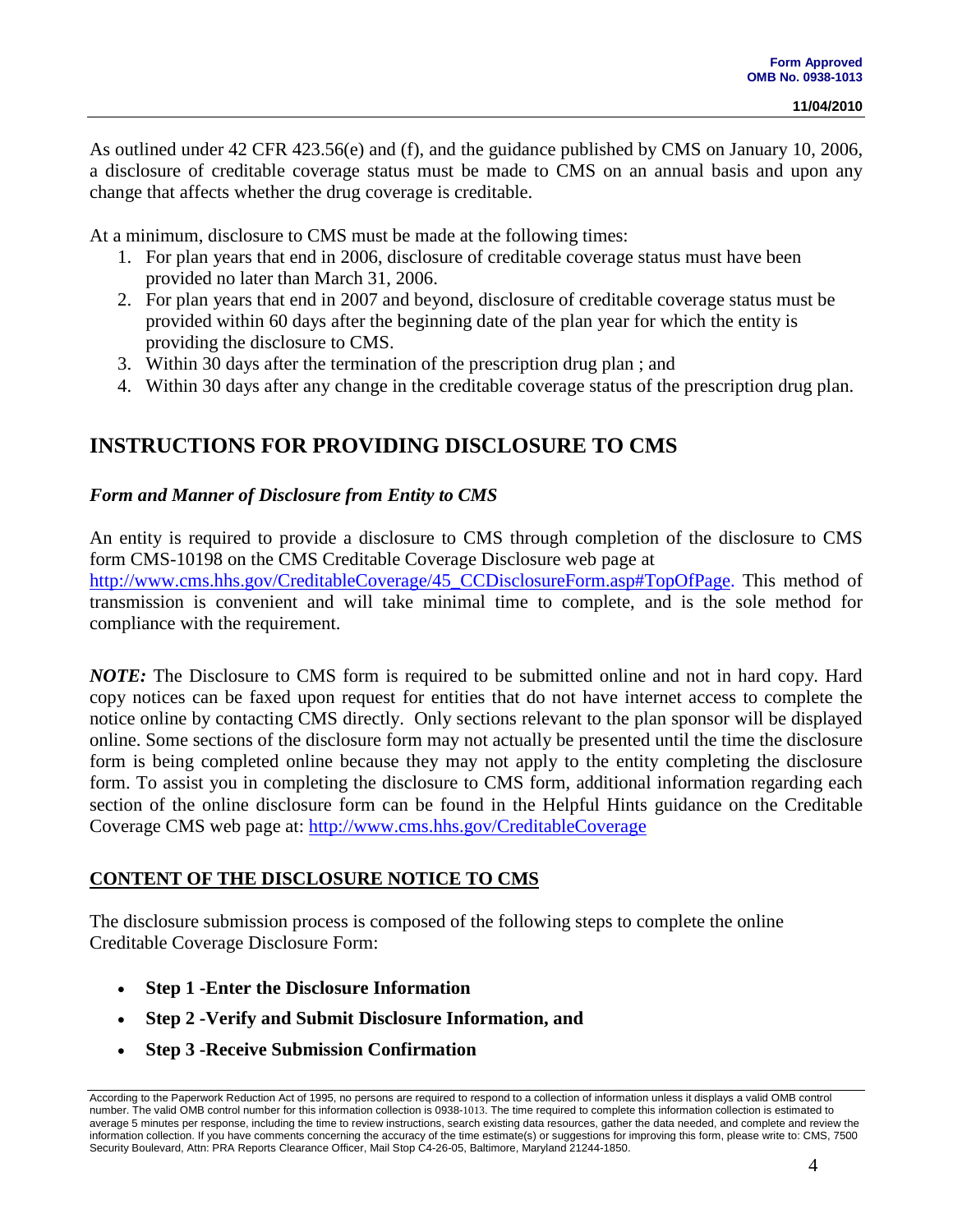All fields are required unless otherwise indicated

## **STEP 1 - ENTER DISCLOSURE INFORMATION**

## **All entities must complete** *Box A* **of the on-line Disclosure to CMS web page form.**

If all options offered by your plan are creditable, you must complete *Box B* of the Creditable Coverage Notice to CMS.

If all options offered by your plan are non-creditable, you must complete **Box C** of the Creditable Coverage Notice to CMS.

If there are some creditable or non-creditable options offered by your plan, you must complete *Box D* of the Creditable Coverage Notice to CMS.

## *BOX A*

Listed below are the required data fields in the Disclosure to CMS web page form that must be populated in order to submit the Disclosure to CMS form. For entities with subsidiaries (division, line of business, operating unit, control group, etc.), one disclosure form can be submitted to CMS for the entire entity if the plan year is the same for all subsidiaries/divisions, or an additional form can be submitted for each subsidiary (division, line of business, operating unit, control group, etc.) with the subsidiary-specific information.

*NOTE:* As you answer the questions in Step 1 on the electronic Disclosure to CMS web page form, you will need to choose "Continue" after you have chosen the correct "Creditable/Non-Creditable Options" to enter the remaining required disclosure information outlined in Boxes B, C & D.

- **1. Name of Entity Offering Coverage.** This is the name of the entity that is providing or sponsoring the plan of benefits to Medicare eligible individuals such as an employer, a union, the Veterans' Administration, or a Medigap issuer. It is not the name of any carrier that the entity may have contracted with for insurance coverage or for administration of its benefit plan.
- **2. Federal Tax Identification Number of the Entity.** For entities that have multiple subsidiaries (divisions, line of businesses, operating units, control groups, etc.) that are all covered under the same type of coverage, the Federal Tax Identification Number (also known as the Employer Identification Number, or EIN) for the Parent Company may be used when completing the entity's EIN information for the entire company. If the form is completed separately for individual subsidiaries (divisions, line of businesses, operating units, control groups, etc.), the EIN for each subsidiary should be provided.
- **3. Street Address, including the City, State and Zip Code and Country of the Entity.** For entities that have many subsidiaries (divisions, line of businesses, operating units, control groups, etc.)

According to the Paperwork Reduction Act of 1995, no persons are required to respond to a collection of information unless it displays a valid OMB control number. The valid OMB control number for this information collection is 0938-1013. The time required to complete this information collection is estimated to average 5 minutes per response, including the time to review instructions, search existing data resources, gather the data needed, and complete and review the information collection. If you have comments concerning the accuracy of the time estimate(s) or suggestions for improving this form, please write to: CMS, 7500 Security Boulevard, Attn: PRA Reports Clearance Officer, Mail Stop C4-26-05, Baltimore, Maryland 21244-1850.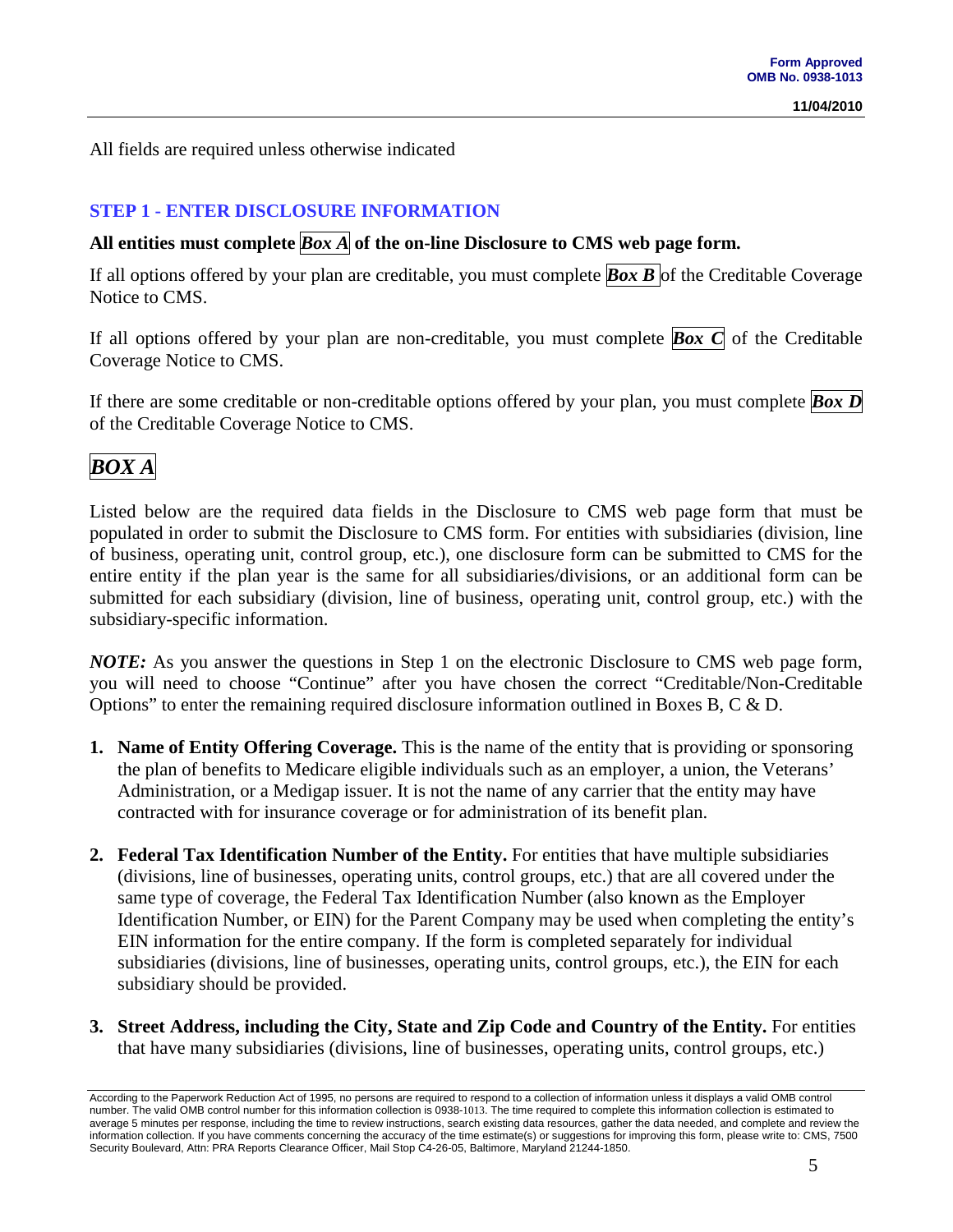under the same type of coverage, the Street Address for the Parent Company may be used when completing the entity's information.

- **4. Phone Number of the Entity.** For entities with many subsidiaries (divisions, line of businesses, operating units, control groups, etc.) that have the same type of coverage, the phone number for the Parent Company may be used when completing the entity's information.
- **5. Type of Coverage.** The Type of Coverage (e.g., Medicaid, VA, SPAP) that must provide disclosure are those listed under the regulation at 42 CFR §423.56(b) that are not excluded under 42 CFR §423.56(e).

*NOTE:* If you selected "State Sponsored Plan: Other State-Sponsored" or "OTHER TYPE OF COVERAGE OFFERED TO MEDICARE PART D ELIGIBLE INDIVIDUALS," you must complete the "Other Type of Coverage" field in the space provided on the disclosure form.

**6. Number of Prescription Drug Options offered by the Entity.** This is the total number of benefit options as defined under 42 CFR §423.882 that the entity is offering to Medicare eligible individuals. This is a numeric field and must be filled in with a number.

For example, an employer plan may offer an HMO option, a PPO option and an indemnity option, and a Medigap issuer may offer multiple Medigap policies that include prescription drug coverage.

- **7. Creditable Coverage Status of Options offered by the Entity.** If the Options offered by the entity are either all creditable or all non-creditable, the entities/plan sponsors may provide aggregated data in the Disclosure Notice for all options under the Plan. If some of the Options offered are creditable and some are not creditable, entities/plan sponsors may combine the data for Options that are creditable and combine the data for those Options that are not creditable in the Disclosure Notice. Once the entity clicks on either "All Options Offered Are Creditable" or "All Options Offered Are Non-Creditable" or "There are some Creditable or Non-Creditable Options Offered" in the middle of the Disclosure to CMS form, they will then see the appropriate box (*Box C, D or E*) that needs to be completed which will automatically appear for the entity to complete.
- **8.** Choose "Continue" to finish entering in your disclosure to CMS required data elements. Choose "Clear All Fields" to clear the disclosure form and begin entering your disclosure data elements again.

## **BOXES B, C & D**

**9. Period covered by Disclosure Notice.** An entity is required to provide the Disclosure Notice to CMS on an annual basis. Each entity must provide the beginning and ending calendar date(s) of the Plan Year for which such entity is providing the disclosure to CMS.

For purposes of the Disclosure Notice to CMS, CMS defines "Plan Year" as the beginning and ending date of the entity's annual renewal or contract period.

According to the Paperwork Reduction Act of 1995, no persons are required to respond to a collection of information unless it displays a valid OMB control number. The valid OMB control number for this information collection is 0938-1013. The time required to complete this information collection is estimated to average 5 minutes per response, including the time to review instructions, search existing data resources, gather the data needed, and complete and review the information collection. If you have comments concerning the accuracy of the time estimate(s) or suggestions for improving this form, please write to: CMS, 7500 Security Boulevard, Attn: PRA Reports Clearance Officer, Mail Stop C4-26-05, Baltimore, Maryland 21244-1850.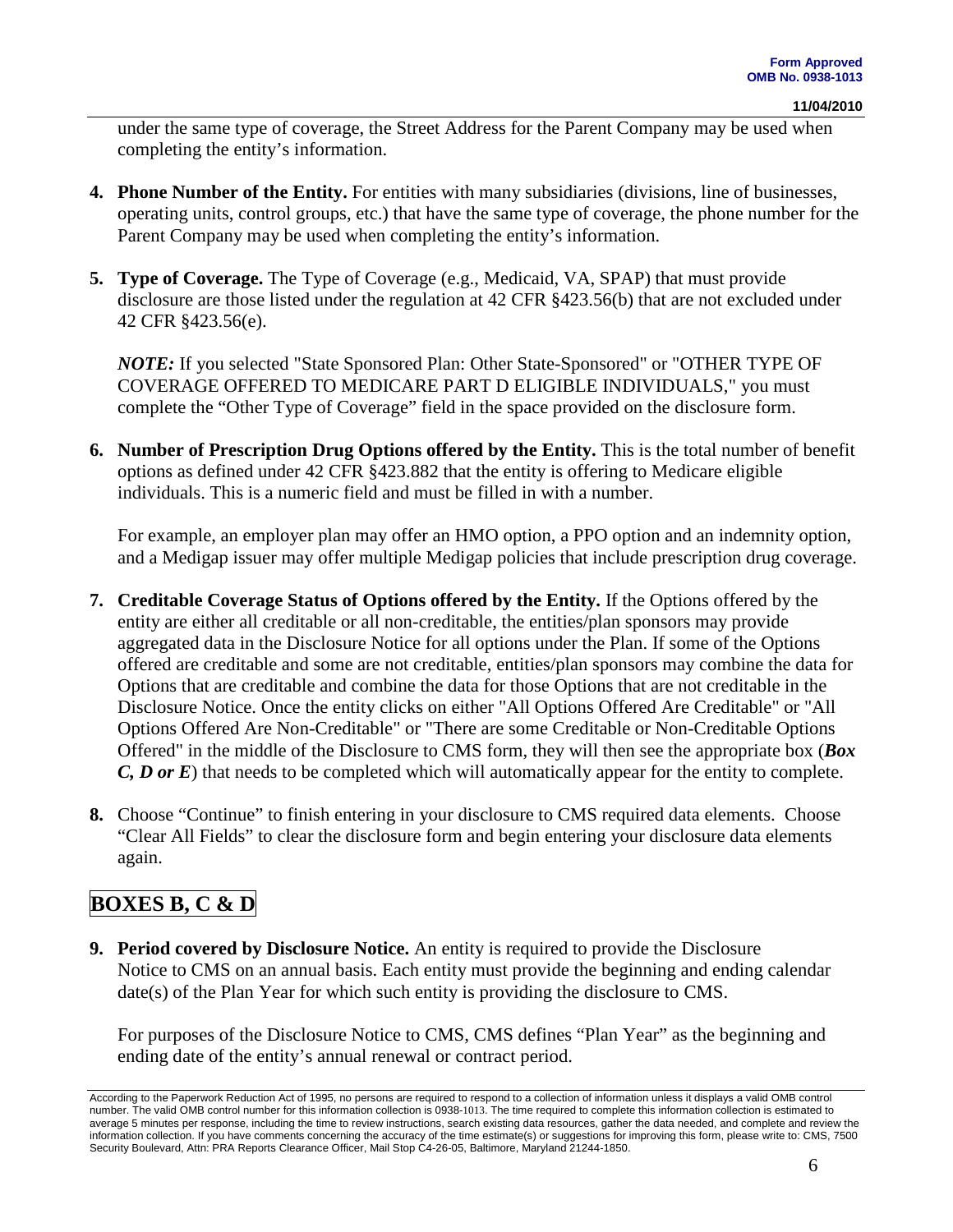These dates must be entered using two (2) digits for the month, two (2) digits for the day and four (4) digits for the year and the date field must be entered using the forward slash (/) between the month and day and between the day and year. (MM/DD/YYYY). Failure to enter the date in this manner will result in an error message when submitting the disclosure form.

**10. Number of Part D Eligible Individuals expected to be covered under these Plan(s) as of the Beginning Date of the Plan Year.** While CMS recognizes that many entities will not be able to provide an exact number of Part D eligible individuals, entities should estimate the number of covered Part D eligible individuals under the Options offered under the type of coverage for which they are providing the Disclosure Notice to CMS. This estimate should be the total number of Medicare eligible individuals, less any Medicare eligible individual(s) being claimed under the RDS program, that are expected to be covered under the entity's RDS prescription drug plan options (this includes active, disabled, individuals on COBRA and retired individuals). For purposes of this disclosure question, a "Medicare eligible individual being claimed under the RDS program" is any qualified covered retiree for which the entity is expected to collect the retiree drug subsidy. This is a numeric field and must be filled in with a number.

Entities should work with their current vendors (Insurance carrier, TPA, PBM, Consultant, etc.) to verify whether the prescription drug plan(s) offered by entity covers any Medicare eligible individuals (including active, retired, disabled individuals and their dependents or any individuals on COBRA) at the start of each plan year.

If the entity has a plan participant that will be or becomes eligible for Part D coverage during the plan year, the entity should **not** include these individuals on their Disclosure to CMS form if they were not effective on the beginning date of the plan year. These individual(s) should be included on their annual Disclosure to CMS form at the beginning date of the next plan year. Entities are required; however, to provide a disclosure of creditable coverage status to the individual prior to when they become Medicare eligible as outlined in the General Creditable Coverage Guidance at [http://www.cms.hhs.gov/CreditableCoverage/.](http://www.cms.hhs.gov/CreditableCoverage/)

### **11. Estimated Number of individuals expected to be covered through an Employer/Union group health Retiree Plan. Applicable to Entities sponsoring Group Health Plans only. All other entities offering other Types of Coverage should indicate a zero (0) in this field.**

Entities sponsoring Group Health Plans should estimate the number of Part D eligible individuals covered under **retiree** plans for which they are providing the Disclosure Notice to CMS. This estimate should be the total number of Medicare eligible individuals, less any Medicare eligible individual(s) being claimed under the RDS program, that are expected to be covered under the entity's Retiree RDS prescription drug plan options on the beginning date of the plan year. For purposes of this disclosure question, a "Medicare eligible individual being claimed under the RDS program" is any qualifying covered retiree for which the entity is expected to collect the retiree drug subsidy. This number is a subset of question 10 and cannot be any larger than the number stated in question 10. This is a numeric field and must be filled in with a number.

According to the Paperwork Reduction Act of 1995, no persons are required to respond to a collection of information unless it displays a valid OMB control number. The valid OMB control number for this information collection is 0938-1013. The time required to complete this information collection is estimated to average 5 minutes per response, including the time to review instructions, search existing data resources, gather the data needed, and complete and review the information collection. If you have comments concerning the accuracy of the time estimate(s) or suggestions for improving this form, please write to: CMS, 7500 Security Boulevard, Attn: PRA Reports Clearance Officer, Mail Stop C4-26-05, Baltimore, Maryland 21244-1850.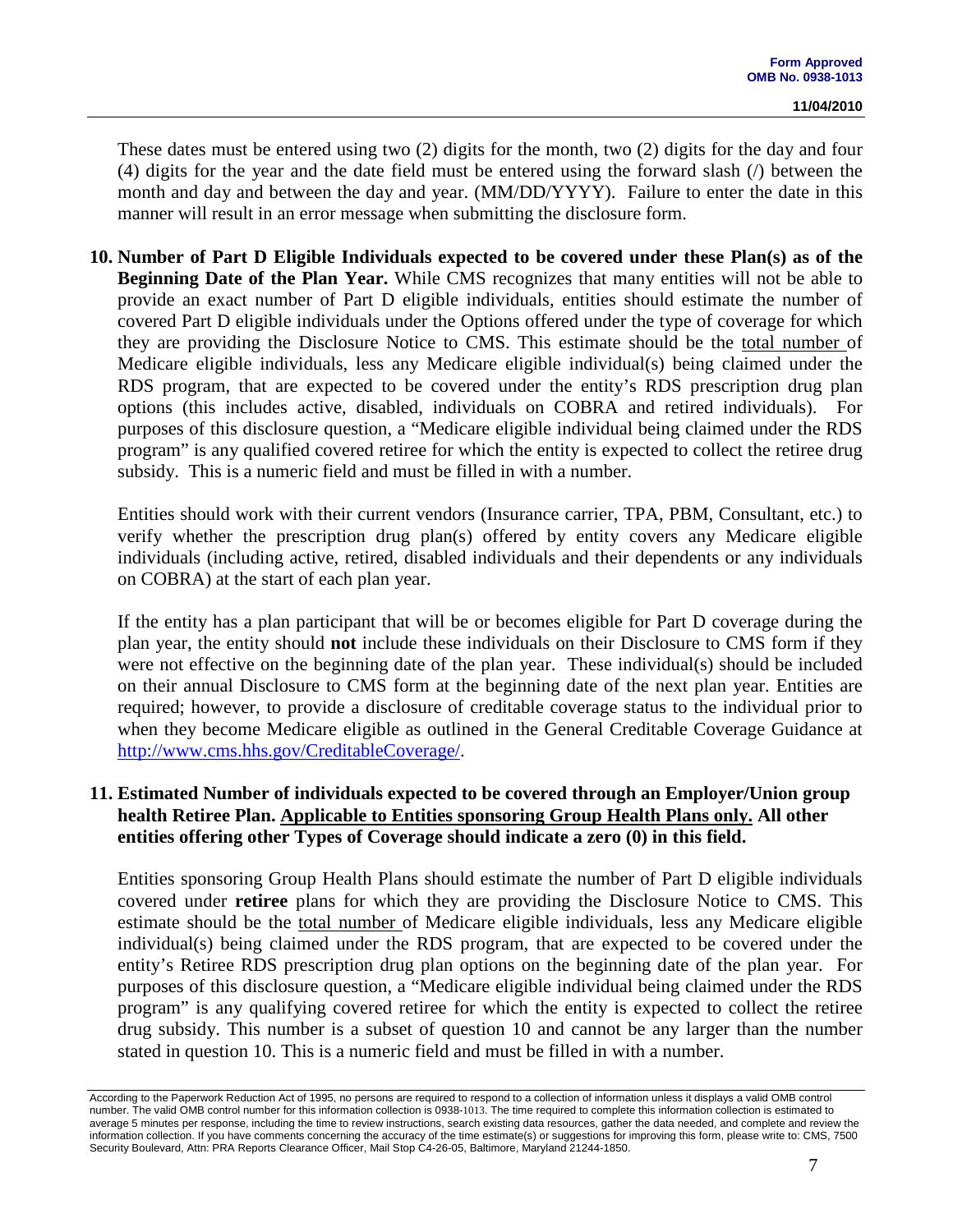Entities should work with their current vendors (Insurance carrier, TPA, PBM, Consultant, etc.) to verify whether the Retiree prescription drug plan option(s) offered by entity covers any Medicare eligible individuals at the start of each plan year.

If the entity has a retired plan participant that will be or becomes eligible for Part D coverage during the plan year, the entity should **not** include these retired individuals on their Disclosure to CMS form if they were not effective on the beginning date of the plan year. These retired individual(s) should be included on their annual Disclosure to CMS form at the beginning date of the next plan year. Entities are required; however, to provide a disclosure of creditable coverage status to the individual prior to when they become Medicare eligible as outlined in the General Creditable Coverage Guidance at [http://www.cms.hhs.gov/CreditableCoverage/.](http://www.cms.hhs.gov/CreditableCoverage/)

#### **12. Date of Notice of Creditable Coverage provided to Part D Eligible Individuals.**

An entity must disclose to CMS the latest calendar date on which it provided the required disclosure to Part D eligible individuals of creditable or non-creditable coverage (i.e., mailed, personally distributed to Part D eligible individuals, etc.) as required under 42 CFR §423.56 (c), (d)  $\&$  (f).

This date must be entered using two (2) digits for the month, two (2) digits for the day and four (4) digits for the year and the date field must be entered using the forward slash (/) between the month and day and between the day and year. (MM/DD/YYYY). Failure to enter the date in this manner will result in an error message when submitting the disclosure form.

#### **13. Change in Creditable Coverage status of previously disclosed information to CMS.** Entities also must provide a Disclosure Notice to CMS if the creditable coverage status of a Type of Coverage or any of the Options previously disclosed to CMS undergoes a change in creditable coverage status. This includes an entity changing the coverage offered so that it is no longer creditable or terminating a creditable coverage plan or option.

If you did **not** make a change to your prescription drug plan which resulted in the creditable coverage status changing (i.e.; it went from being creditable to non-creditable or termination), then you should answer this question "No" and skip the rest of the questions.

#### **Change in Creditable Coverage Status**

If you made a change to your prescription drug plan which resulted in the creditable coverage status changing (i.e.; it went from being creditable to non-creditable) after the disclosure to CMS has been submitted for a plan year, then the entity must answer this question "Yes" and disclose to CMS the date on which it provided the required disclosure to Part D Eligible Individuals under 42 CFR §423.56 (f)(2). The date should be the calendar date that disclosure of a Change in Creditable Coverage status was provided (i.e., mailed, posted, personally distributed to Part D Eligible Individuals, etc.). This date must be entered using two (2) digits for the month, two (2) digits for the day and four (4) digits for the year and the date field must be entered using the forward slash (/)

According to the Paperwork Reduction Act of 1995, no persons are required to respond to a collection of information unless it displays a valid OMB control number. The valid OMB control number for this information collection is 0938-1013. The time required to complete this information collection is estimated to average 5 minutes per response, including the time to review instructions, search existing data resources, gather the data needed, and complete and review the information collection. If you have comments concerning the accuracy of the time estimate(s) or suggestions for improving this form, please write to: CMS, 7500 Security Boulevard, Attn: PRA Reports Clearance Officer, Mail Stop C4-26-05, Baltimore, Maryland 21244-1850.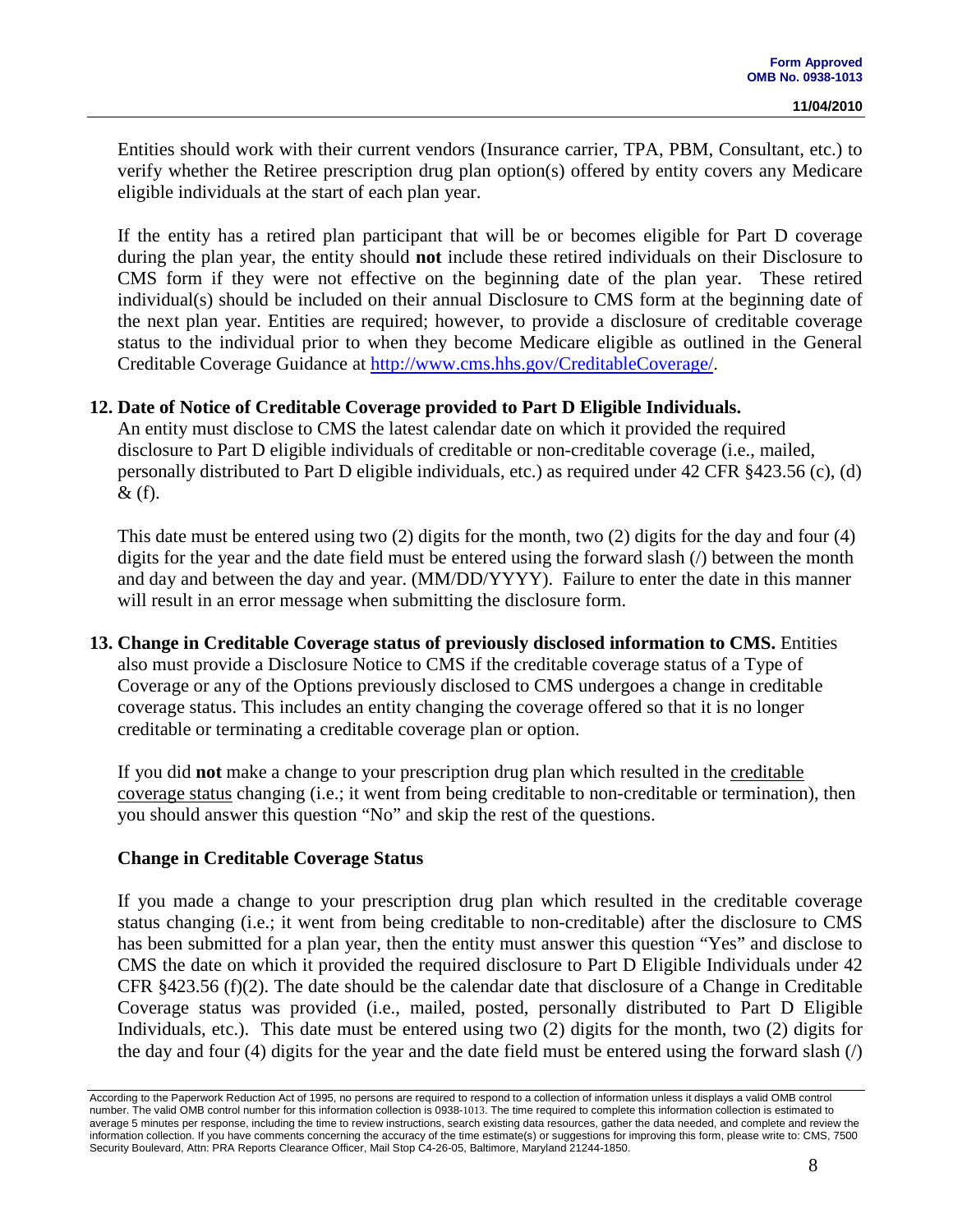between the month and day and between the day and year. (MM/DD/YYYY). Failure to enter the date in this manner will result in an error message when submitting the disclosure form

#### **Termination of a Plan or Option**

If the entity terminates a creditable coverage option after the disclosure to CMS has been submitted for a plan year, the entity must complete a new disclosure to CMS form. The entity should indicate that the new number of options being offered, the new estimated number of Medicare eligible individuals and retirees that are covered under the plan as of the date of the change, the entity would indicate "Yes" to the question "is this is a change in creditable coverage status to a previously submitted disclosure to CMS form?" and the entity must disclose to CMS the date on which it provided the required disclosure to Part D Eligible Individuals under 42 CFR §423.56 (f)(2). The date should be the calendar date that disclosure of a Change in Creditable Coverage status was provided (i.e., mailed, posted, personally distributed to Part D Eligible Individuals, etc.). This date must be entered using two (2) digits for the month, two (2) digits for the day and four (4) digits for the year and the date field must be entered using the forward slash (/) between the month and day and between the day and year. (MM/DD/YYYY). Failure to enter the date in this manner will result in an error message when submitting the disclosure form.

If the entity is terminating the creditable coverage plan after the disclosure to CMS has been submitted for a given plan year, the entity must complete a new disclosure to CMS form. The entity should indicate that there are zero (0) options being offered, the plan is non-creditable, that there are now zero (0) estimated Medicare eligible individuals and retirees covered under the plan, the entity would indicated "Yes" to the question "is this is a change in creditable coverage status to a previously submitted disclosure to CMS form?" and the entity must disclose to CMS the date on which it provided the required disclosure to Part D Eligible Individuals under 42 CFR §423.56 (f)(2). The date should be the calendar date that disclosure of a Change in Creditable Coverage status was provided (i.e., mailed, posted, personally distributed to Part D Eligible Individuals, etc.). This date must be entered using two (2) digits for the month, two (2) digits for the day and four (4) digits for the year and the date field must be entered using the forward slash (/) between the month and day and between the day and year. (MM/DD/YYYY). Failure to enter the date in this manner will result in an error message when submitting the disclosure form.

**How Many Options Offered under this Plan are Creditable.** This is the total number of benefit options as defined under 42 CFR §423.882 that the entity is offering to Medicare eligible individuals that are creditable. For example, an employer plan may offer an HMO option, a PPO option and an indemnity option, and a Medigap issuer may offer multiple Medigap policies that include prescription drug coverage. This is a numeric field and must be filled in with a number.

According to the Paperwork Reduction Act of 1995, no persons are required to respond to a collection of information unless it displays a valid OMB control number. The valid OMB control number for this information collection is 0938-1013. The time required to complete this information collection is estimated to average 5 minutes per response, including the time to review instructions, search existing data resources, gather the data needed, and complete and review the information collection. If you have comments concerning the accuracy of the time estimate(s) or suggestions for improving this form, please write to: CMS, 7500 Security Boulevard, Attn: PRA Reports Clearance Officer, Mail Stop C4-26-05, Baltimore, Maryland 21244-1850.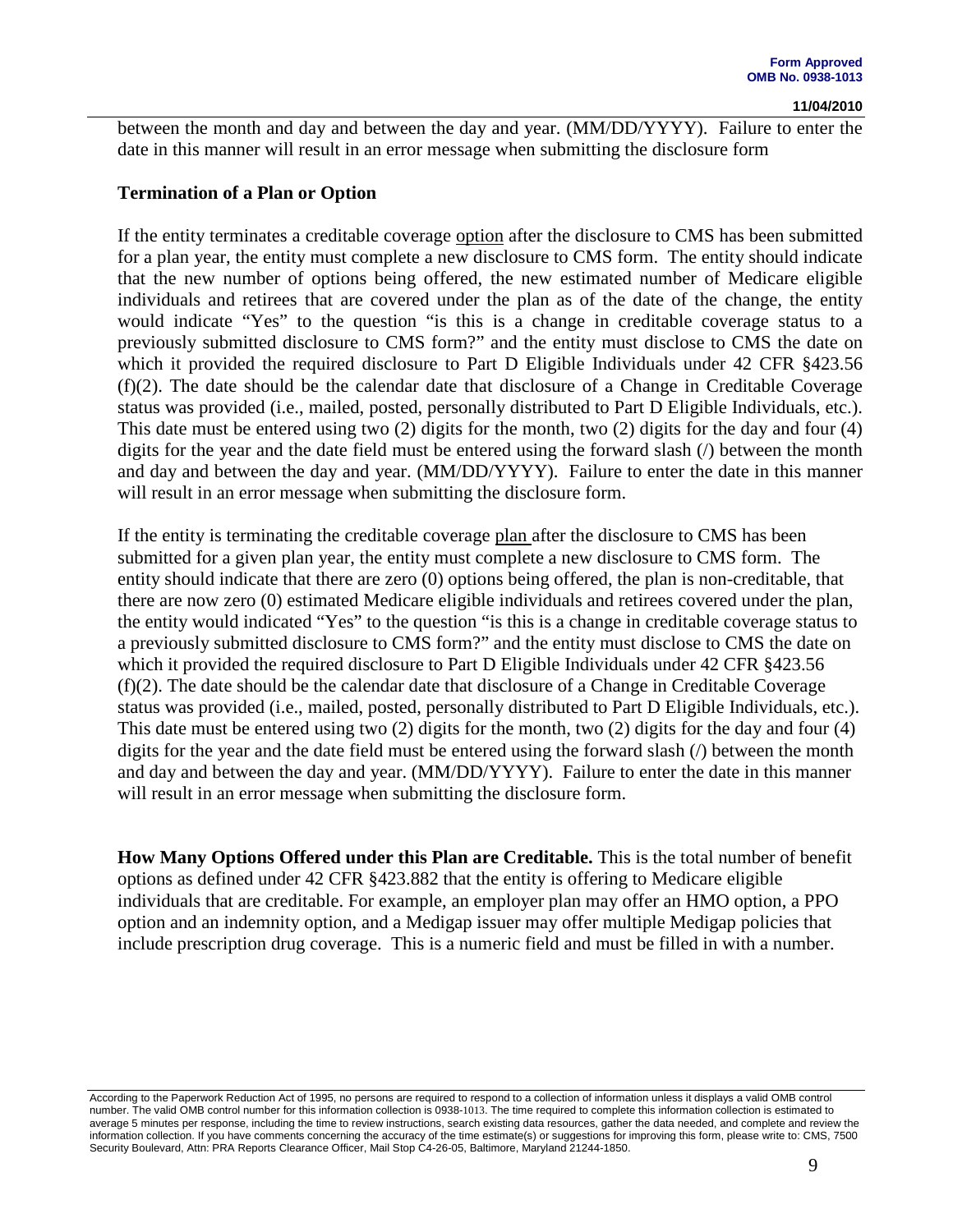**How Many Options Offered under this Plan are Not Creditable.** This is the total number of benefit options as defined under 42 CFR §423.882 that the entity is offering to Medicare eligible individuals that are not creditable. For example, an employer plan may offer an HMO option, a PPO option and an indemnity option, and a Medigap issuer may offer multiple Medigap policies that include prescription drug coverage. This is a numeric field and must be filled in with a number.

## **BOX E**

**14. Name, Title and Email of the Entity's Authorized Individual.** An "Authorized Individual" is the person completing the disclosure form that is either: a) employed by the entity; or b) contracted with the entity as an Authorized Individual to complete the disclosure on behalf of the entity. The Authorized Individual must provide his or her name, title and email. If the Authorized Individual does not have an email account, the entity can contact CMS to discuss an alternative method to submit the disclosure to CMS form.

**Date of Disclosure to CMS.** The entity's authorized individual must provide the date on which he or she is submitting the disclosure to CMS. This date must be entered using two (2) digits for the month, two (2) digits for the day and four (4) digits for the year and the date field must be entered using the forward slash (*/*) between the month and day and between the day and year. (MM/DD/YYYY). Failure to enter the date in this manner will result in an error message when submitting the disclosure form.

**15. Choose "Continue" to move to Step 2 – Verify and Submit Disclosure Information.** Choose "Go Back to Edit Information" if you have made an error and need to make a correction to the data elements entered. Choose "Clear All Fields" to clear the disclosure form and begin entering your disclosure data elements again.

*NOTE:* If you have made an error while entering in your disclosure elements, you will get a pop up error message with an indication of where the error has been made, such as an error in your date entry or failure to complete a required field. You will be required to make the correction to each data field that has an error indicator next to it and then choose "Continue" to move to Step 2.

### **STEP 2 – VERIFY AND SUBMIT DISCLOSURE INFORMATION**

Review and confirm your disclosure data entry. Select the "Submit Disclosure" button below to submit your disclosure form to CMS. Select the "Go Back to Edit Information" button below to change the information.

According to the Paperwork Reduction Act of 1995, no persons are required to respond to a collection of information unless it displays a valid OMB control number. The valid OMB control number for this information collection is 0938-1013. The time required to complete this information collection is estimated to average 5 minutes per response, including the time to review instructions, search existing data resources, gather the data needed, and complete and review the information collection. If you have comments concerning the accuracy of the time estimate(s) or suggestions for improving this form, please write to: CMS, 7500 Security Boulevard, Attn: PRA Reports Clearance Officer, Mail Stop C4-26-05, Baltimore, Maryland 21244-1850.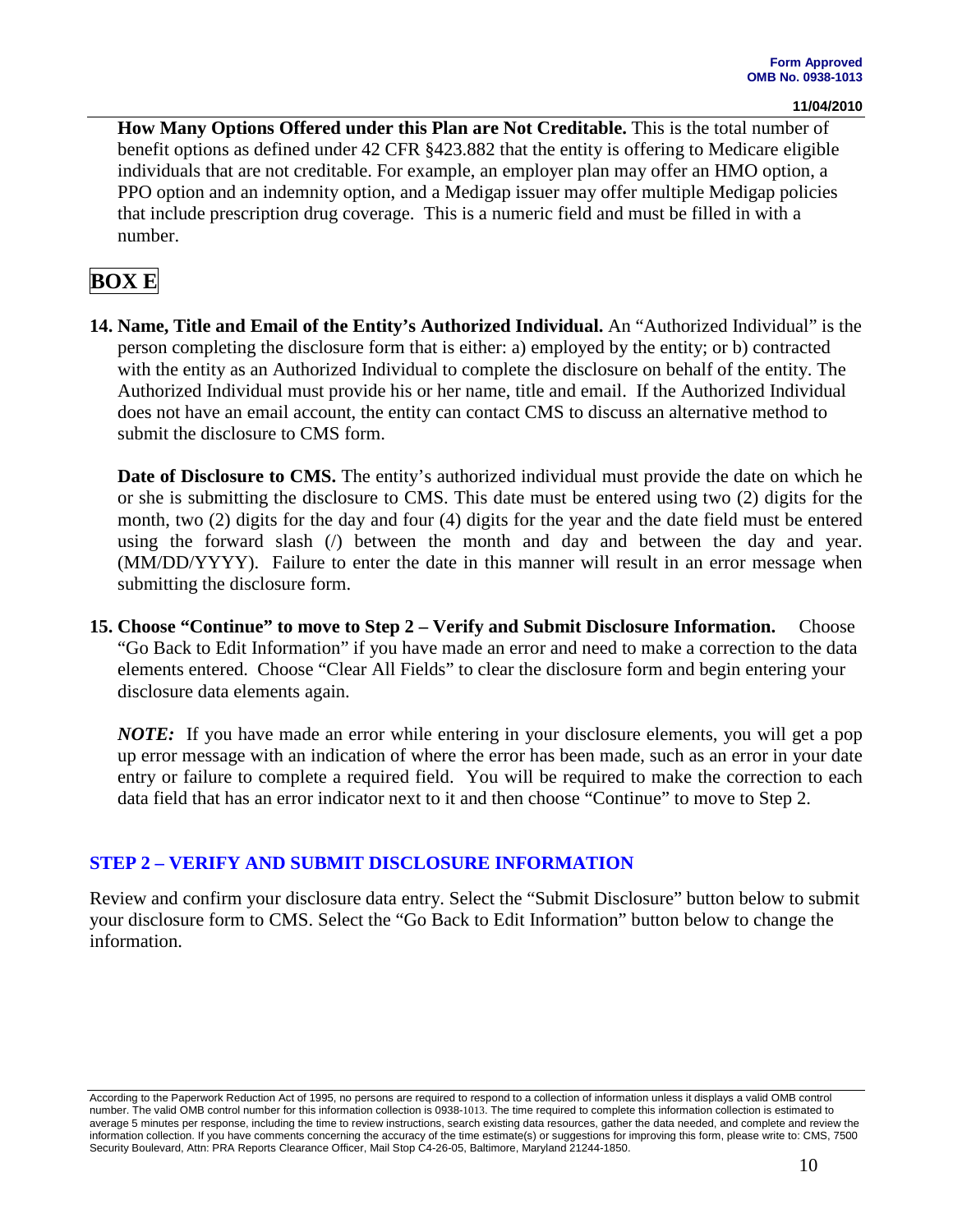### **STEP 3 – RECEIVE SUBMISSION CONFIRMATION**

Once you have clicked the "Submit" button on the Disclosure to CMS web page, if you have completed the disclosure form correctly, then you will receive the following confirmation message "Thank you! Your disclosure to CMS form has been submitted successfully to CMS. Please print a copy of this confirmation page for your records."

*This means that your disclosure to CMS form has been submitted successfully to CMS.* **You should** print a copy of this page for your records. If you receive an error message after clicking the "Submit" button, go back and check your answers and correct the error that was indicated in the error message. If you are unable to submit the form successfully, or if there is a technical issue or an error message (that you are not able to correct) when submitting the on-line Disclosure to CMS form, contact the Disclosure to CMS Technical Help line at:1-877-243-1285

#### *Input another Record Button*

If the entity has another disclosure to enter, click on the "Input another Record" button and a new disclosure to CMS web page form will appear for the entity to complete. This feature is available so that entities you will not have to log out of the Disclosure to CMS web page and log back in if they have more than one benefit option and they were not able to combine their benefit options due to a different plan year or if the entity offers different Types of Coverage. For instance a State Government entity may have numerous Types of Coverage to disclose to CMS (i.e.: their employee benefit plan, their Medicaid program, a state high risk pool plan and/or a State Pharmaceutical Assistance Program).

### **CONTACT FOR FURTHER INFORMATION**

Visit the CMS website link related to Creditable Coverage issues at: <http://www.cms.hhs.gov/Creditablecoverage>

CMS may release Question and Answers relating to Creditable Coverage issues from time to time on the CMS website under the Questions and Issues Database website which can be found at: http://questions.cms.hhs.gov/app/answers/list

#### **DISCLOSURE TO CMS SCREEN SHOTS**

These screen shots from the Disclosure to CMS Form include references from the Disclosure to CMS Guidance Paper and the Disclosure to CMS Form Instructions. The Disclosure to CMS Form must be completed on-line at [http://www.cms.hhs.gov/CreditableCoverage.](http://www.cms.hhs.gov/CreditableCoverage)

The Disclosure to CMS screen shots of the disclosure form below is not valid for submission to CMS.

According to the Paperwork Reduction Act of 1995, no persons are required to respond to a collection of information unless it displays a valid OMB control number. The valid OMB control number for this information collection is 0938-1013. The time required to complete this information collection is estimated to average 5 minutes per response, including the time to review instructions, search existing data resources, gather the data needed, and complete and review the information collection. If you have comments concerning the accuracy of the time estimate(s) or suggestions for improving this form, please write to: CMS, 7500 Security Boulevard, Attn: PRA Reports Clearance Officer, Mail Stop C4-26-05, Baltimore, Maryland 21244-1850.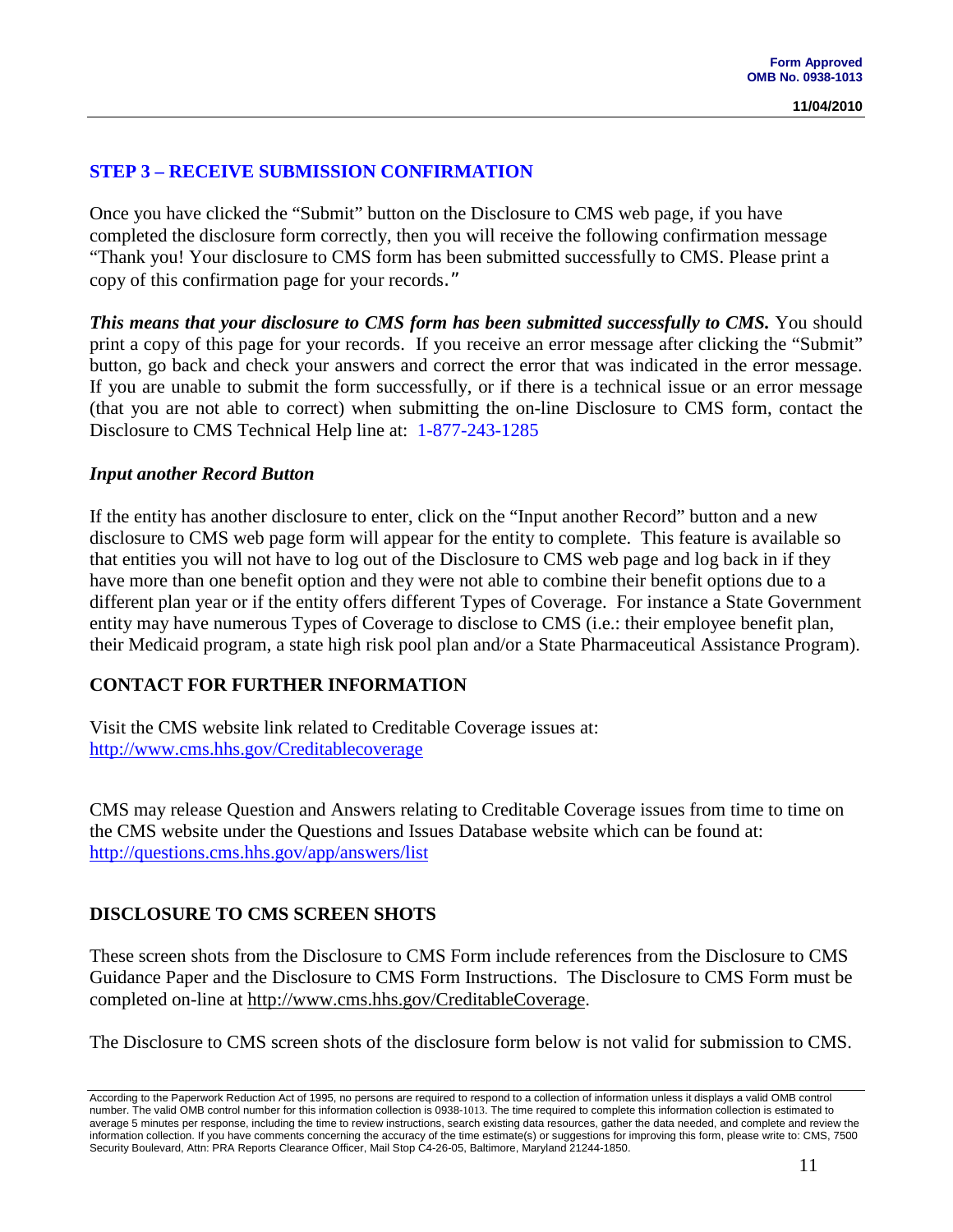

## **STEP 1 – ENTER THE DISCLOSURE INFORMATION**

## **BOX A**

**SAMPLE DISCLOSURE FORM – NOT FOR SUBMISSION TO CMS**

## **Disclosure to CMS Form**

Form Approved OMB No. 0938-1013

Entities that are required to provide a disclosure of creditable coverage status to CMS must complete the following online Disclosure to CMS Form. To further assist you in completing this form, the link on the left side of this webpage may help: Disclosure to CMS Guidance and Instructions.

Entities that claim the RDS should not fill out this form for their RDS plan participants. If a plan option has 100 retired beneficiaries and the plan claims RDS for 97 of them, the plan must report 3 non-RDS participants on this form.

The disclosure submission process is composed of the following steps to complete the online Creditable Coverage Disclosure Form:

- **Step 1 -Enter the Disclosure Information**
- **Step 2 -Verify and Submit Disclosure Information**
- **Step 3 -Receive Submission Confirmation**

**Note: All fields are required unless otherwise indicated.**

**SAMPLE DISCLOSURE FORM – NOT FOR SUBMISSION TO CMS**

According to the Paperwork Reduction Act of 1995, no persons are required to respond to a collection of information unless it displays a valid OMB control number. The valid OMB control number for this information collection is 0938-1013. The time required to complete this information collection is estimated to average 5 minutes per response, including the time to review instructions, search existing data resources, gather the data needed, and complete and review the information collection. If you have comments concerning the accuracy of the time estimate(s) or suggestions for improving this form, please write to: CMS, 7500 Security Boulevard, Attn: PRA Reports Clearance Officer, Mail Stop C4-26-05, Baltimore, Maryland 21244-1850.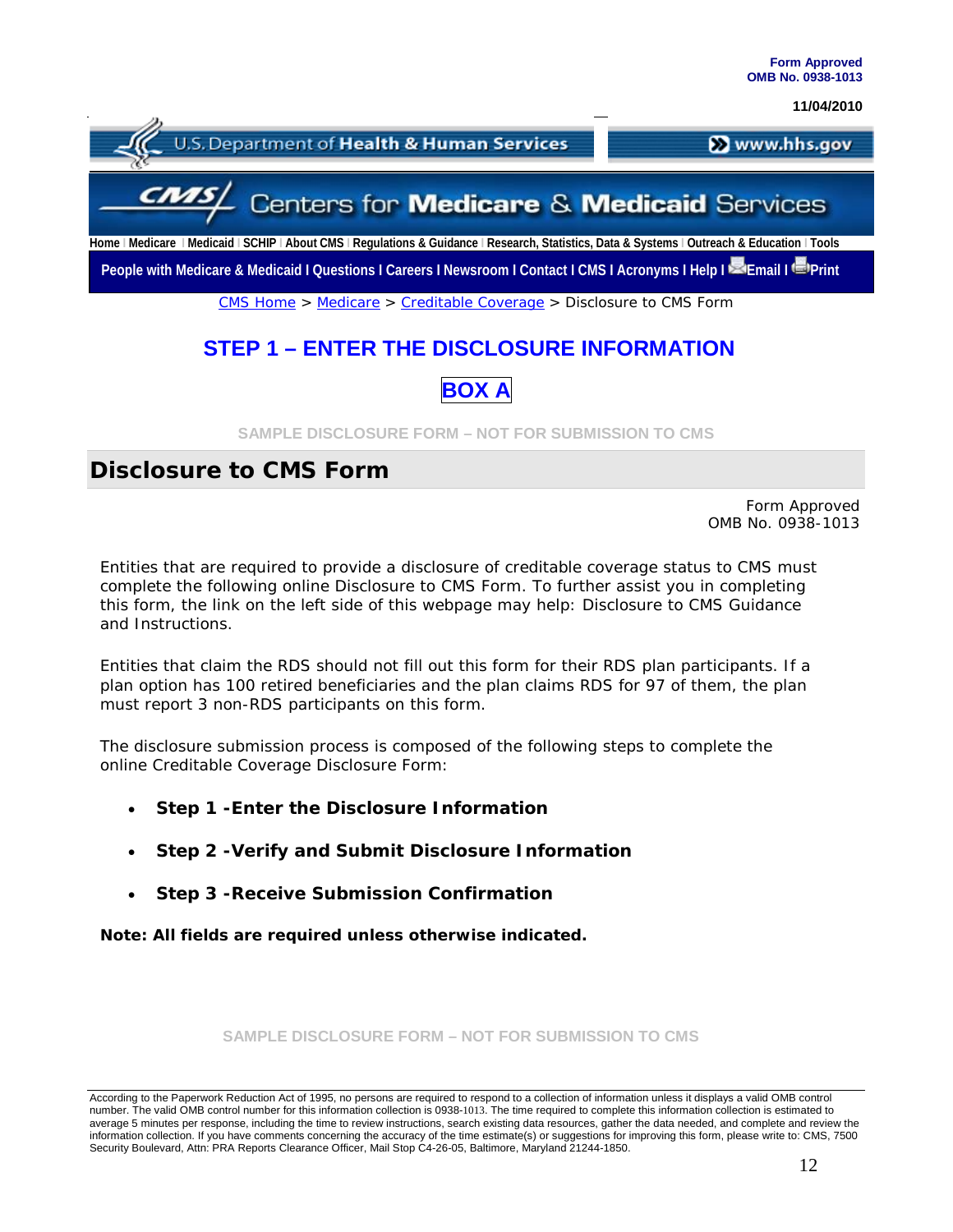## **Step 1 - Enter Disclosure Information**

Please complete the following information for each Type of Coverage offered by the Entity/Plan Sponsor.

## **Entity/Plan Sponsor Information:**

I

1. Entity Name

| $-$ ,                        |                              |
|------------------------------|------------------------------|
| 2. Entity Federal ID Number  | $(\# \#$ - # # # # # # # $)$ |
| <b>Entity Street Address</b> |                              |
| City                         |                              |
| State (US Only)<br>3.        | (Select State)               |
| Zip Code                     |                              |
| Country                      | <b>United States</b>         |
| 4. Phone Number              | (###-###-####)               |

### **Coverage Type:**  5.

8.

| (Choose One)                                                                                                                                                                                                              |  |
|---------------------------------------------------------------------------------------------------------------------------------------------------------------------------------------------------------------------------|--|
| If you select "STATE-SPONSORED PLANS: Other State-Sponsored" or "OTHER TYPE OF<br>COVERAGE OFFERED TO MEDICARE PART D ELIGIBLE INDIVIDUALS" option, please explain<br>in the Description of Other Type of Coverage below. |  |
| Description of Other Type of Coverage                                                                                                                                                                                     |  |
| 6. How many Prescription Drug Options are offered under this Coverage? (Note: If<br>you are discontinuing a prescription drug option, you may enter zero. Otherwise, please                                               |  |

enter a numeric number greater than zero.)  $\Box$ 

#### **Creditable/Non-Creditable Offer:**

7. Please select ONE of the following to continue and complete the required disclosure information.

# **All Options Offered Are Creditable**

According to the Paperwork Reduction Act of 1995, no persons are required to respond to a collection of information unless it displays a valid OMB control number. The valid OMB control number for this information collection is 0938-1013. The time required to complete this information collection is estimated to average 5 minutes per response, including the time to review instructions, search existing data resources, gather the data needed, and complete and review the information collection. If you have comments concerning the accuracy of the time estimate(s) or suggestions for improving this form, please write to: CMS, 7500 Security Boulevard, Attn: PRA Reports Clearance Officer, Mail Stop C4-26-05, Baltimore, Maryland 21244-1850.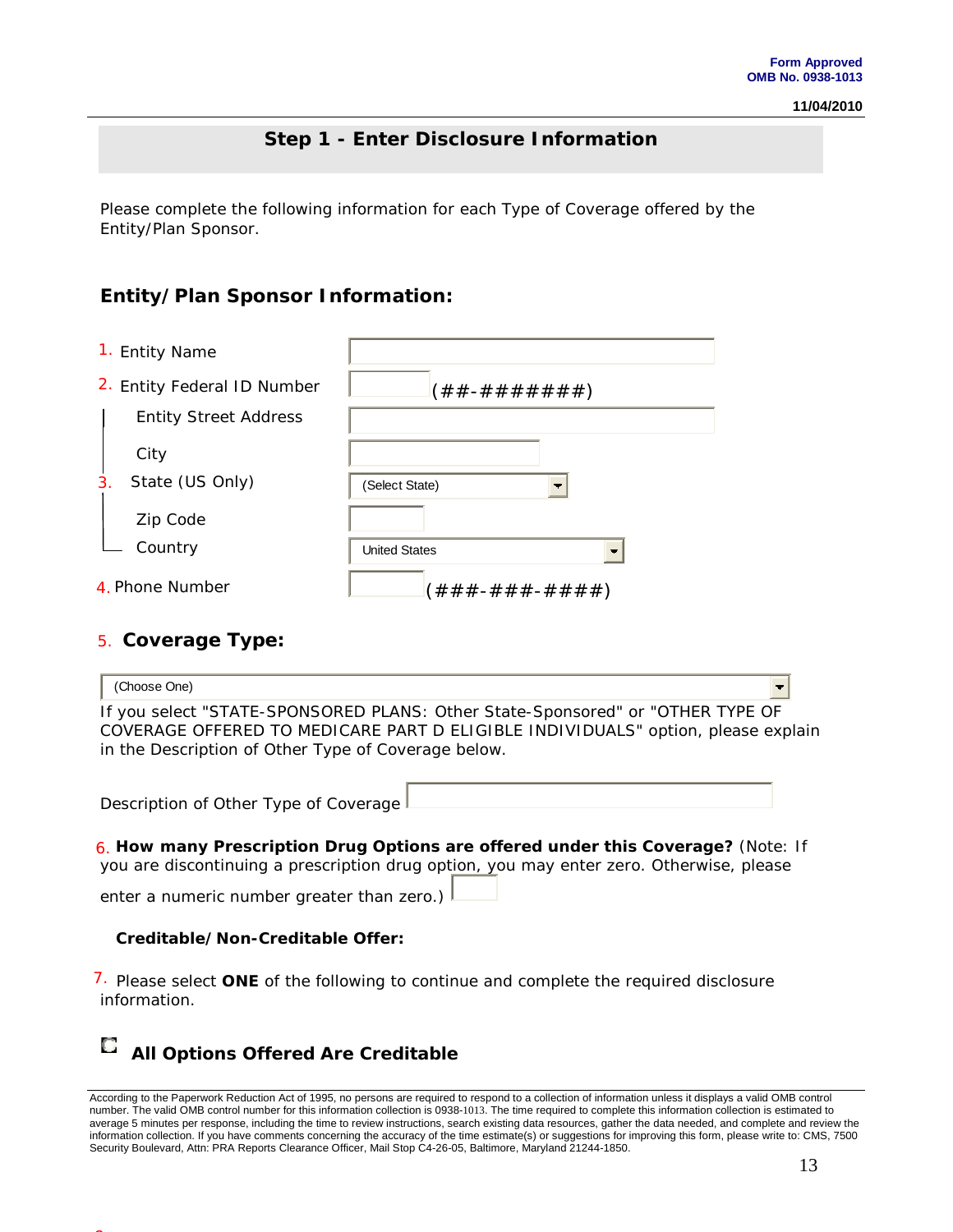# **All Options Offered Are Non-Creditable**

**There are Some Creditable and Non-Creditable Options Offered**

| Continue | <b>Clear All Fields</b> |
|----------|-------------------------|
|----------|-------------------------|

Form CMS-10198 (04/07)

**Box B - All Options Offered Are Creditable**

**SAMPLE DISCLOSURE FORM – NOT FOR SUBMISSION TO CMS**

You have selected **All Options Offered Are Creditable**. Please complete the following information pertaining to this option.

#### **All Options Offered Are Creditable:**

\* Note: A plan year should contain a maximum of 365 days; unless it is a leap year then there would be a maximum of 366 days. Example, if a plan year beginning date is 10/01/2010 then the plan year ending date should be no later than 09/30/2011.

| Plan Year Beginning Date (MM/DD/YYYY)                                                                                                                                                                                             |           |
|-----------------------------------------------------------------------------------------------------------------------------------------------------------------------------------------------------------------------------------|-----------|
| 9.<br>Plan Year Ending Date (MM/DD/YYYY)                                                                                                                                                                                          |           |
| 10. Total Number of Medicare Part D Eligible Individuals<br>expected<br>to be covered under these Option(s) as of the Plan Year Beginning<br>Date stated above<br>(Please enter a numeric value ONLY.)                            |           |
| 11. Out of the estimated number of those Medicare Part D Eligible<br>Individuals stated above, how many are expected to be covered<br>through an Employer/Union Retiree Group Health Plan (Please<br>enter a numeric value ONLY.) |           |
| 12. Date that the Annual Creditable Coverage Disclosure to Part D<br>Eligible Individuals requirement was provided by the Entity<br>(MM/DD/YYYY)                                                                                  |           |
| 13. Has your Creditable Coverage Status (Creditable, Non-Creditable,<br>Creditable/Non-Creditable Options Offered) changed from the last plan<br>year?                                                                            | Yes<br>No |

According to the Paperwork Reduction Act of 1995, no persons are required to respond to a collection of information unless it displays a valid OMB control number. The valid OMB control number for this information collection is 0938-1013. The time required to complete this information collection is estimated to average 5 minutes per response, including the time to review instructions, search existing data resources, gather the data needed, and complete and review the information collection. If you have comments concerning the accuracy of the time estimate(s) or suggestions for improving this form, please write to: CMS, 7500 Security Boulevard, Attn: PRA Reports Clearance Officer, Mail Stop C4-26-05, Baltimore, Maryland 21244-1850.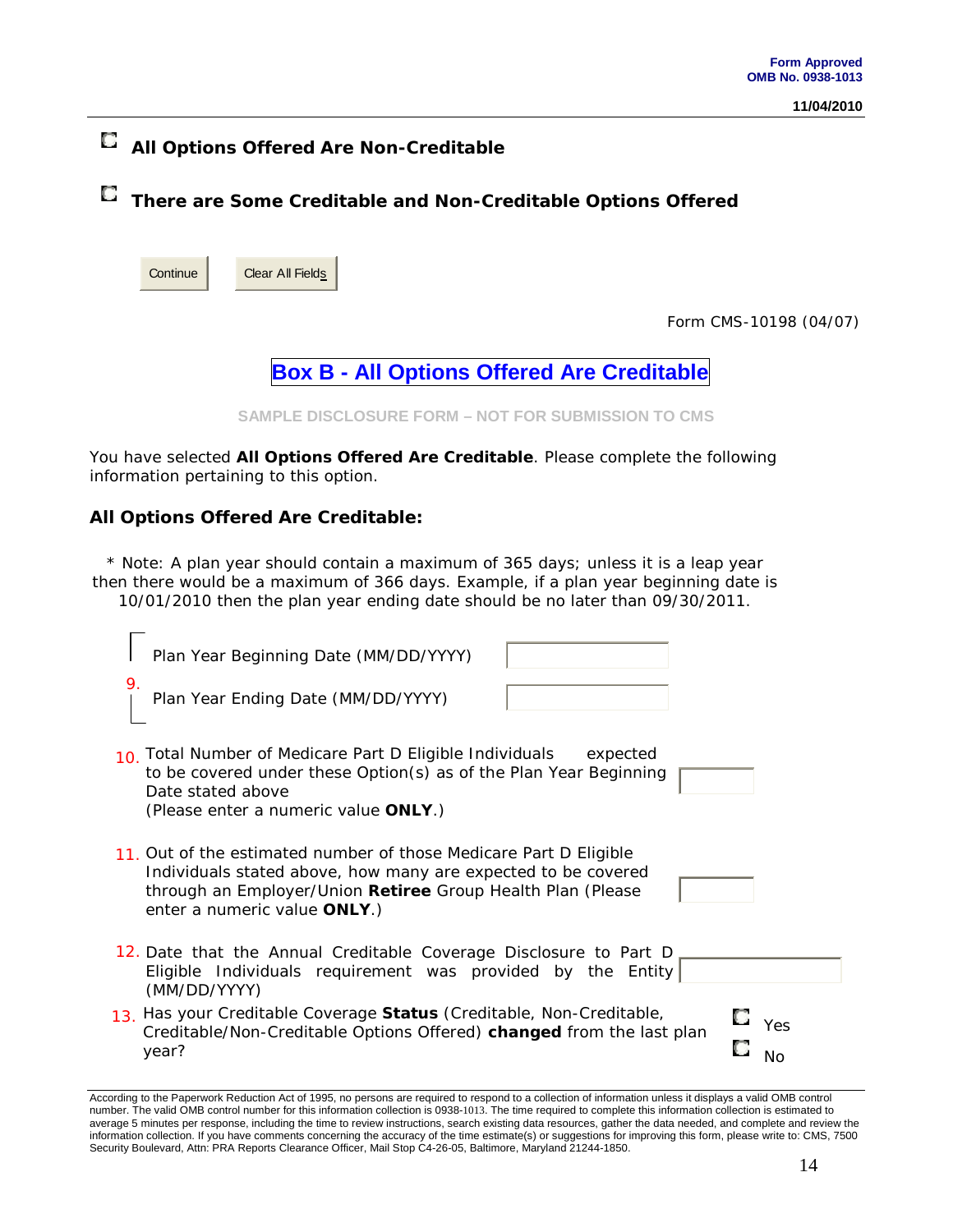| Example 1: Last year Company ABC had creditable coverage<br>through        |  |
|----------------------------------------------------------------------------|--|
| Carrier 123. This year they have non-creditable coverage through Carrier   |  |
| 123. This is a change in the status, since the coverage was creditable and |  |
| now is non-creditable.                                                     |  |
| Example 2: Last year Company ABC had creditable coverage through           |  |
| Carrier 123. This year they have creditable coverage through Carrier 456.  |  |
| Even though the company changed carriers, this is not a change in the      |  |
| status of the creditable coverage. It was creditable last year and it      |  |
| remains creditable, so there is no change in the status.                   |  |
|                                                                            |  |
| If yes, include the effective date(s) of this change (MM/DD/YYYY)          |  |
|                                                                            |  |
| If yes, enter the date this Entity disclosed to Medicare Part D Eligible   |  |
| Individuals about this change in Creditable Coverage (MM/DD/YYYY)          |  |

#### **I understand and agree to the following statements:**

#### 14.

- 1. That this submission supersedes any previous submission of this information with dates prior to the date below;
- 2. That the entity/plan sponsor agrees to disclose to CMS and all Medicare Part D eligible individuals any changes that would affect the creditable status of the above coverage as outlined under §423.56.
- 3. That I am authorized to supply this disclosure of creditable coverage on behalf of the Entity; and
- 4. That the information provided in this disclosure is true, correct, and complete to the best of my knowledge and belief.

**Entity's Authorized Individual Name Entity's Authorized Individual Title**  (If no email address is available, Please enter: *CCDBnoisp@cms.hhs.gov*) **Entity's Authorized Individual Email Today's Date** 

Continue Clear All Fields Go Back to Edit Information

According to the Paperwork Reduction Act of 1995, no persons are required to respond to a collection of information unless it displays a valid OMB control number. The valid OMB control number for this information collection is 0938-1013. The time required to complete this information collection is estimated to average 5 minutes per response, including the time to review instructions, search existing data resources, gather the data needed, and complete and review the information collection. If you have comments concerning the accuracy of the time estimate(s) or suggestions for improving this form, please write to: CMS, 7500 Security Boulevard, Attn: PRA Reports Clearance Officer, Mail Stop C4-26-05, Baltimore, Maryland 21244-1850.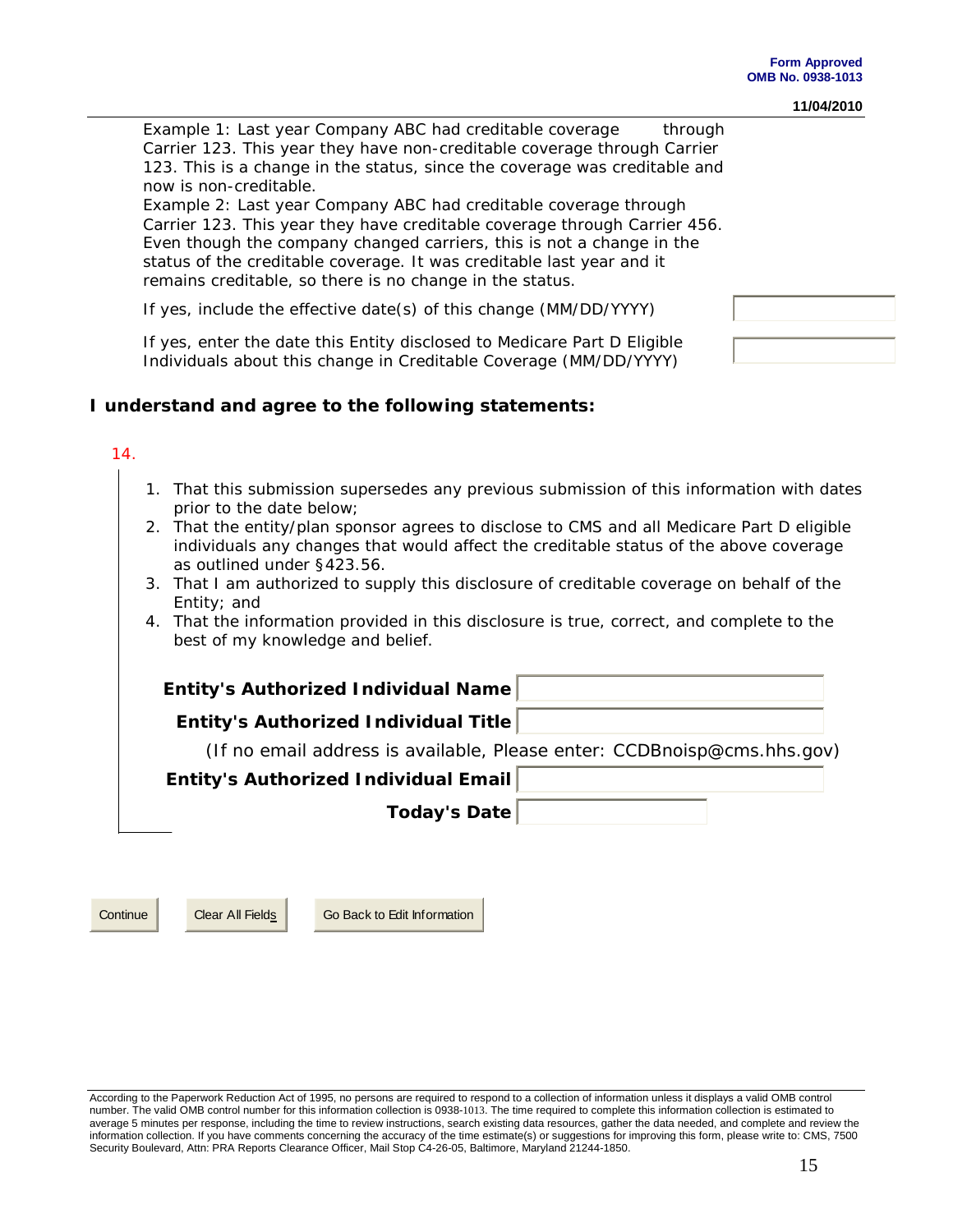## **Box C - All Options Offered Are Non-Creditable**

**SAMPLE DISCLOSURE FORM – NOT FOR SUBMISSION TO CMS**

You have selected All Options Offered Are Non-Creditable. Please complete the following information pertaining to this option.

#### **All Options Offered Are Non-Creditable:**

\* Note: A plan year should contain a maximum of 365 days; unless it is a leap year then there would be a maximum of 366 days. Example, if a plan year beginning date is 10/01/2010 then the plan year ending date should be no later than 09/30/2011.

| Plan Year Beginning Date (MM/DD/YYYY)<br>9<br>Plan Year Ending Date (MM/DD/YYYY)                                                                                                                                                                                                                                                                                                                                                                                                                                                                                                                                                                                                                                                                                                      |                         |
|---------------------------------------------------------------------------------------------------------------------------------------------------------------------------------------------------------------------------------------------------------------------------------------------------------------------------------------------------------------------------------------------------------------------------------------------------------------------------------------------------------------------------------------------------------------------------------------------------------------------------------------------------------------------------------------------------------------------------------------------------------------------------------------|-------------------------|
| 10. Total Number of Medicare Part D Eligible Individuals<br>expected<br>to be covered under these Option(s) as of the Plan Year<br>Beginning Date stated above<br>(Please enter a numeric value ONLY.)                                                                                                                                                                                                                                                                                                                                                                                                                                                                                                                                                                                |                         |
| 11. Out of the estimated number of those Medicare Part D Eligible<br>Individuals stated above, how many are expected to be covered<br>through an Employer/Union Retiree Group Health Plan<br>(Please enter a numeric value ONLY.)                                                                                                                                                                                                                                                                                                                                                                                                                                                                                                                                                     |                         |
| 12 Date that the Annual Creditable Coverage Disclosure to Part D<br>Eligible Individuals requirement was provided by the Entity<br>(MM/DD/YYYY)                                                                                                                                                                                                                                                                                                                                                                                                                                                                                                                                                                                                                                       |                         |
| Has your Creditable Coverage Status (Creditable, Non-<br>Creditable,<br>13.<br>Creditable/Non-Creditable Options Offered) changed from the last plan<br>year?<br>Example 1: Last year Company ABC had creditable coverage through Carrier<br>123. This year they have non-creditable coverage through Carrier 123. This<br>is a change in the status, since the coverage was creditable and now is non-<br>creditable.<br>Example 2: Last year Company ABC had creditable coverage through Carrier<br>123. This year they have creditable coverage through Carrier 456. Even<br>though the company changed carriers, this is not a change in the status of<br>the creditable coverage. It was creditable last year and it remains creditable,<br>so there is no change in the status. | $\Gamma$ Yes<br>С<br>No |
| If yes, include the effective date(s) of this change (MM/DD/YYYY)                                                                                                                                                                                                                                                                                                                                                                                                                                                                                                                                                                                                                                                                                                                     |                         |

According to the Paperwork Reduction Act of 1995, no persons are required to respond to a collection of information unless it displays a valid OMB control number. The valid OMB control number for this information collection is 0938-1013. The time required to complete this information collection is estimated to average 5 minutes per response, including the time to review instructions, search existing data resources, gather the data needed, and complete and review the information collection. If you have comments concerning the accuracy of the time estimate(s) or suggestions for improving this form, please write to: CMS, 7500 Security Boulevard, Attn: PRA Reports Clearance Officer, Mail Stop C4-26-05, Baltimore, Maryland 21244-1850.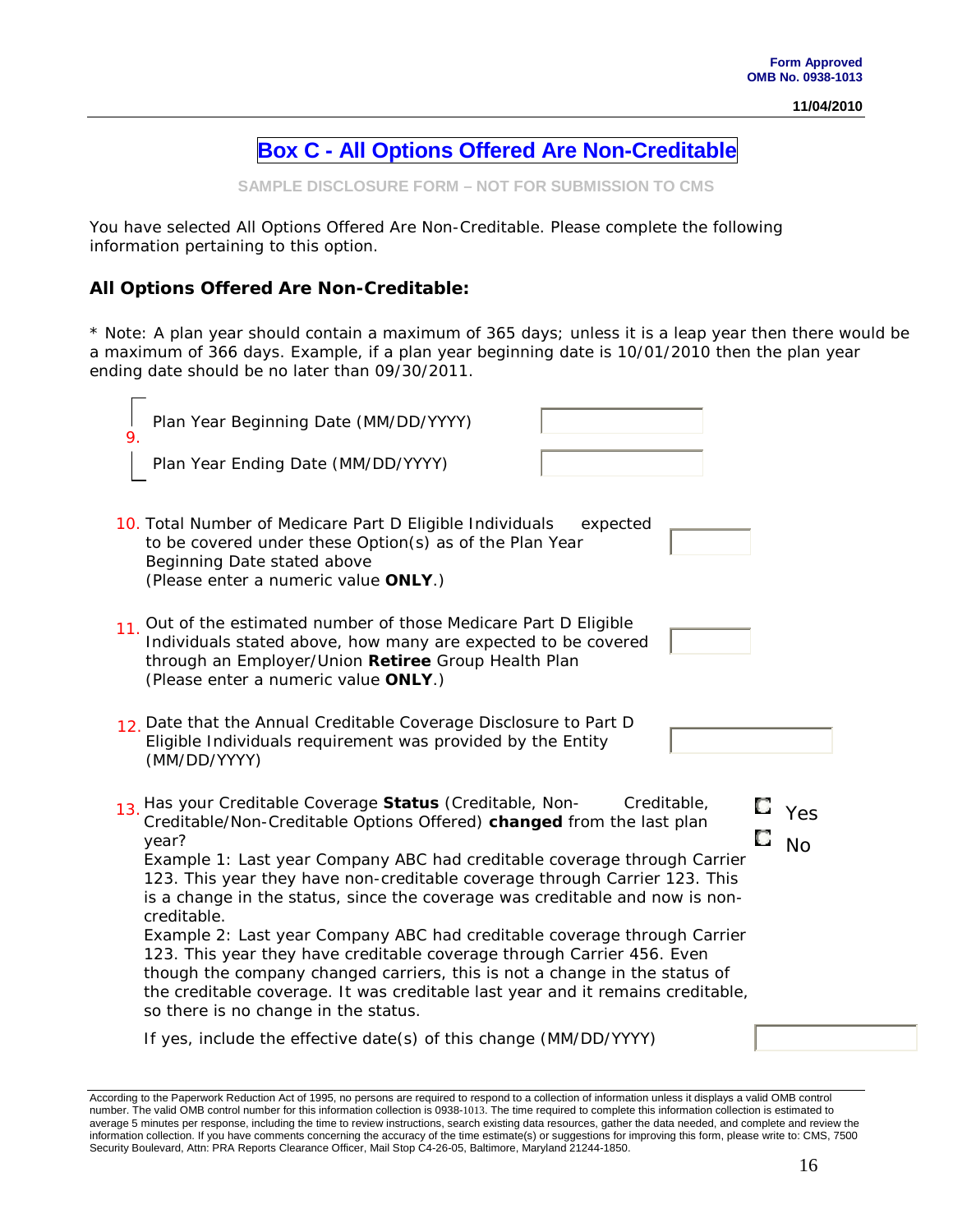If yes, enter the date this Entity disclosed to Medicare Part D Eligible Individuals about this change in Creditable Coverage (MM/DD/YYYY)

#### **I understand and agree to the following statements:**

#### 14.

- 1. That this submission supersedes any previous submission of this information with dates prior to the date below;
- 2. That the entity/plan sponsor agrees to disclose to CMS and all Medicare Part D eligible individuals any changes that would affect the creditable status of the above coverage as outlined under §423.56.
- 3. That I am authorized to supply this disclosure of creditable coverage on behalf of the Entity; and
- 4. That the information provided in this disclosure is true, correct, and complete to the best of my knowledge and belief.

| Entity's Authorized Individual Name                                        |  |  |  |
|----------------------------------------------------------------------------|--|--|--|
| Entity's Authorized Individual Title                                       |  |  |  |
| (If no email address is available, Please enter: $CCDBnoisp@cms.hhs.gov$ ) |  |  |  |
| Entity's Authorized Individual Email                                       |  |  |  |
| <b>Today's Date</b>                                                        |  |  |  |
|                                                                            |  |  |  |
| Continue<br>Go Back to Edit Information<br>Clear All Fields                |  |  |  |
|                                                                            |  |  |  |

**Box D-There are some Creditable or Non-Creditable Options Offered**

**SAMPLE DISCLOSURE FORM – NOT FOR SUBMISSION TO CMS**

You have selected **There are Some Creditable or Non-Creditable Options Offered**. Please complete the following information pertaining to this option.

#### **There are Some Creditable and Non-Creditable Options Offered:**

\*Note: A plan year should contain a maximum of 365 days; unless it is a leap year then there would be a maximum of 366 days. Example, if a plan year beginning date if 10/01/2010 then the plan year ending date should be not later than 09/30/2011.

| Plan Year Beginning Date (MM/DD/YYYY) |  |
|---------------------------------------|--|
| Plan Year Ending Date (MM/DD/YYYY)    |  |

According to the Paperwork Reduction Act of 1995, no persons are required to respond to a collection of information unless it displays a valid OMB control number. The valid OMB control number for this information collection is 0938-1013. The time required to complete this information collection is estimated to average 5 minutes per response, including the time to review instructions, search existing data resources, gather the data needed, and complete and review the information collection. If you have comments concerning the accuracy of the time estimate(s) or suggestions for improving this form, please write to: CMS, 7500 Security Boulevard, Attn: PRA Reports Clearance Officer, Mail Stop C4-26-05, Baltimore, Maryland 21244-1850.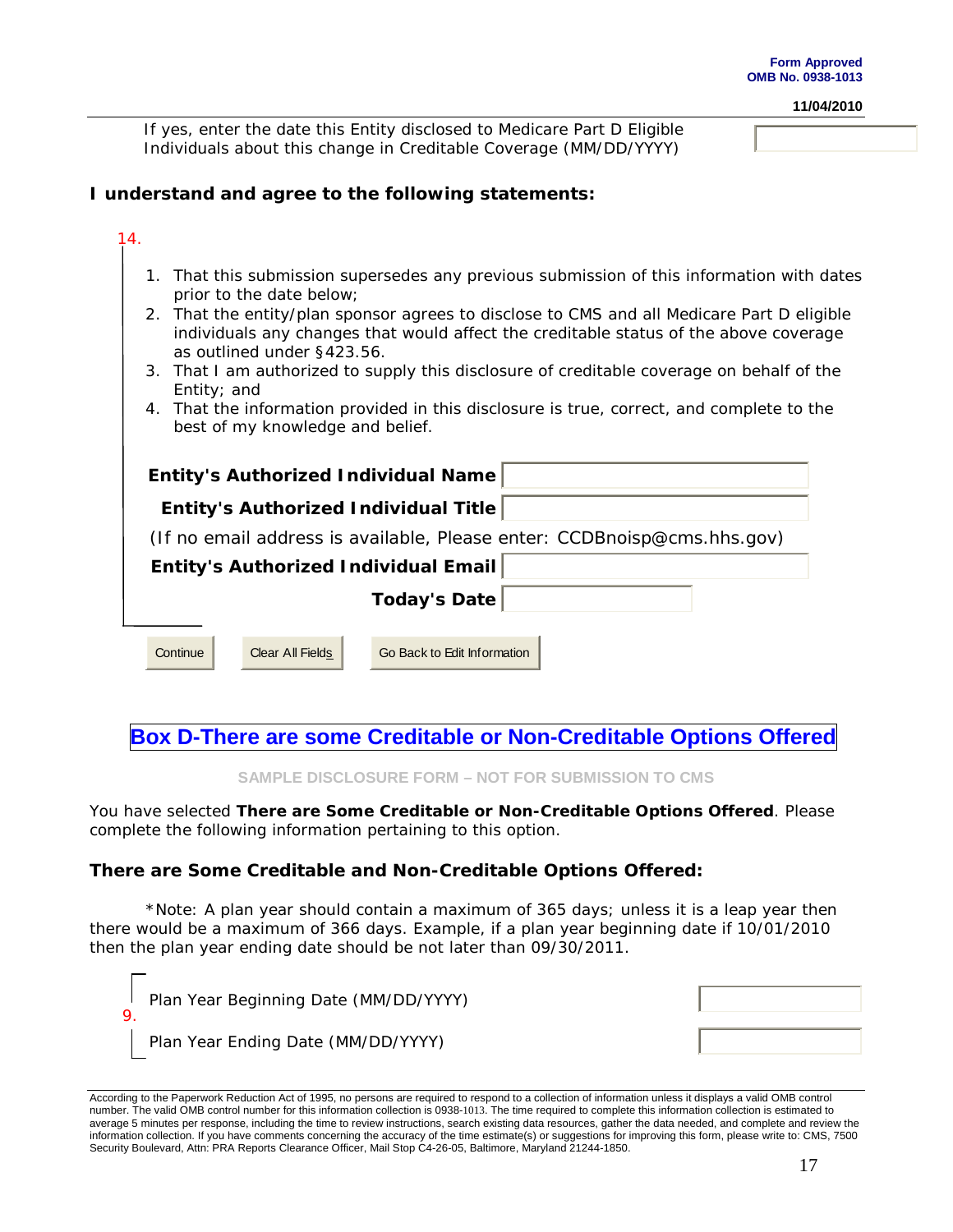|     |                                                                                                                                                                                                                                                                                                                                                                                                                                                                                                                                                                                                                                                                                                                                                                           |                                | 11/04/2010 |
|-----|---------------------------------------------------------------------------------------------------------------------------------------------------------------------------------------------------------------------------------------------------------------------------------------------------------------------------------------------------------------------------------------------------------------------------------------------------------------------------------------------------------------------------------------------------------------------------------------------------------------------------------------------------------------------------------------------------------------------------------------------------------------------------|--------------------------------|------------|
|     | A. How many Options offered under this Plan are creditable?<br>(Please enter a numeric value ONLY.)                                                                                                                                                                                                                                                                                                                                                                                                                                                                                                                                                                                                                                                                       |                                |            |
| 10  | Total Number of Medicare Part D Eligible Individuals expected to be<br>covered under these creditable Benefit Option(s) as of the Plan<br>Year Beginning Date stated above. (Please enter a numeric value<br>ONLY.)                                                                                                                                                                                                                                                                                                                                                                                                                                                                                                                                                       |                                |            |
| 11  | Out of the estimated number of those Medicare Part D Eligible<br>individuals stated above, how many are expected to be covered<br>through an Employer/Union Retiree Group Health Plan.<br>(Please enter a numeric value ONLY.)                                                                                                                                                                                                                                                                                                                                                                                                                                                                                                                                            |                                |            |
| В.  | How many Options offered under this Plan are not creditable?<br>(Please enter a numeric value ONLY.)                                                                                                                                                                                                                                                                                                                                                                                                                                                                                                                                                                                                                                                                      |                                |            |
| 12. | Total Number of Medicare Part D Eligible Individuals expected to be<br>covered under non-creditable Option(s) as Plan Year Beginning<br>Date stated above. (Please enter a numeric value ONLY.)                                                                                                                                                                                                                                                                                                                                                                                                                                                                                                                                                                           |                                |            |
|     | 13. Out of the estimated number of those Medicare Part D Eligible<br>individuals stated above, how many are expected to be covered<br>through an Employer/Union Retiree Group Health Plan.<br>(Please enter a numeric value ONLY.)                                                                                                                                                                                                                                                                                                                                                                                                                                                                                                                                        |                                |            |
| 14. | Date that the Annual Creditable Coverage Disclosure to Part D<br>Eligible Individuals requirement was completed by the Entity<br>(MM/DD/YYYY)                                                                                                                                                                                                                                                                                                                                                                                                                                                                                                                                                                                                                             |                                |            |
| 15. | Has your Creditable Coverage Status (Creditable, Non-Creditable,<br>Creditable/Non-Creditable Options Offered) changed from the last<br>plan year?<br>Example 1: Last year Company ABC had creditable coverage through<br>Carrier 123. This year they have non-creditable coverage through<br>Carrier 123. This is a change in the status, since the coverage was<br>creditable and now is non-creditable.<br>Example 2: Last year Company ABC had creditable coverage through<br>Carrier 123. This year they have creditable coverage through Carrier<br>456. Even though the company changed carriers, this is not a<br>change in the status of the creditable coverage. It was creditable last<br>year and it remains creditable, so there is no change in the status. | t, a<br>Yes<br>Ł.<br><b>No</b> |            |
|     | If yes, include the effective date(s) of the change (MM/DD/YYYY)                                                                                                                                                                                                                                                                                                                                                                                                                                                                                                                                                                                                                                                                                                          |                                |            |
|     | If yes, enter the date this Entity disclosed to Medicare Part D Eligible<br>Individuals this change in Creditable Coverage(MM/DD/YYYY)                                                                                                                                                                                                                                                                                                                                                                                                                                                                                                                                                                                                                                    |                                |            |

According to the Paperwork Reduction Act of 1995, no persons are required to respond to a collection of information unless it displays a valid OMB control<br>number. The valid OMB control number for this information collectio average 5 minutes per response, including the time to review instructions, search existing data resources, gather the data needed, and complete and review the information collection. If you have comments concerning the accuracy of the time estimate(s) or suggestions for improving this form, please write to: CMS, 7500 Security Boulevard, Attn: PRA Reports Clearance Officer, Mail Stop C4-26-05, Baltimore, Maryland 21244-1850.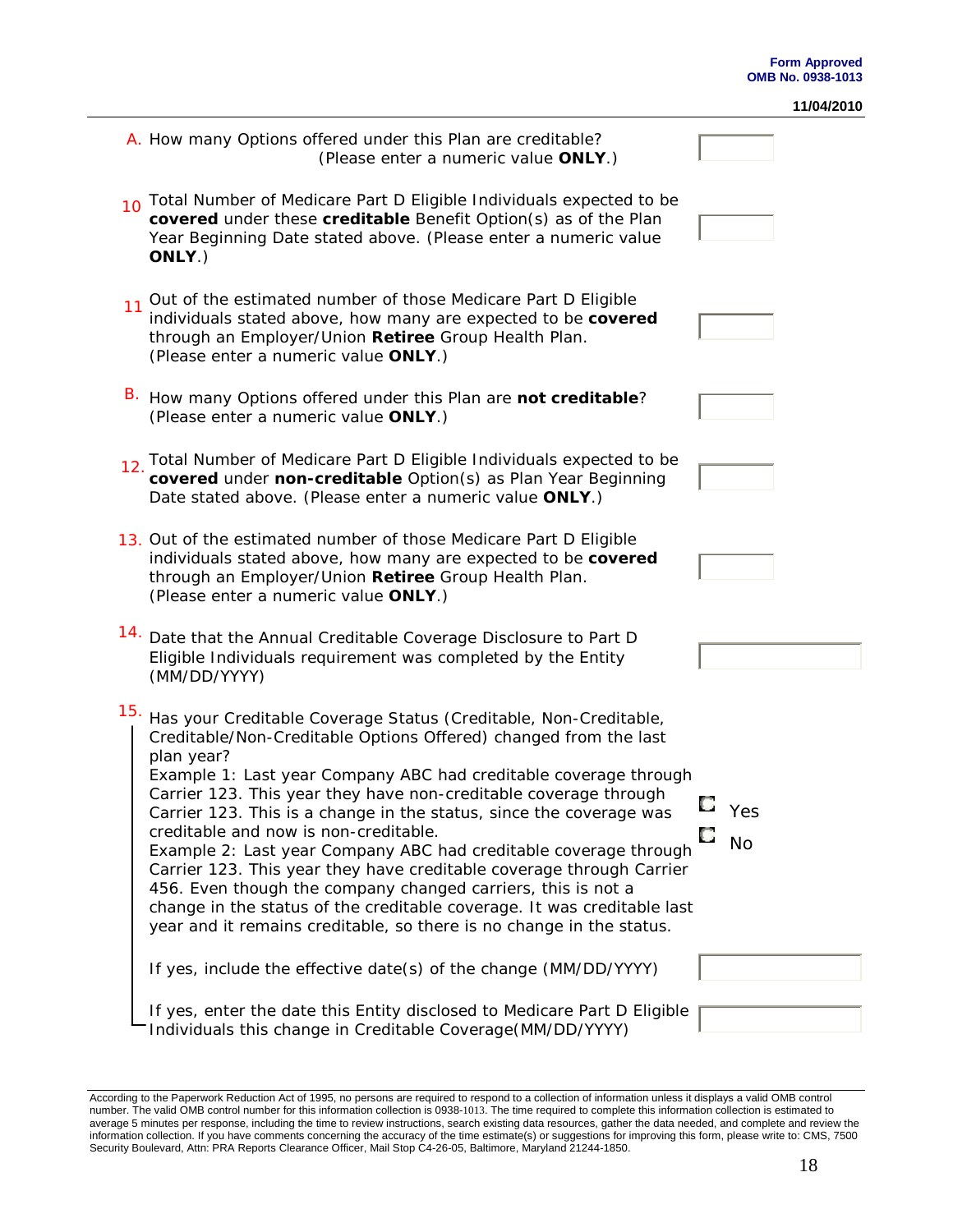#### **I understand and agree to the following statements:**

- 1. That this submission supersedes any previous submission of this information with dates prior to the date below;
- 2. That the entity/plan sponsor agrees to disclose to CMS and all Medicare Part D eligible individuals any changes that would affect the creditable status of the above coverage as outlined under §423.56.
- 3. That I am authorized to supply this disclosure of creditable coverage on behalf of the Entity; and
- 4. That the information provided in this disclosure is true, correct, and complete to the best of my knowledge and belief.

| 16. | <b>Entity's Authorized Individual Name</b>  |                             |                                                                         |
|-----|---------------------------------------------|-----------------------------|-------------------------------------------------------------------------|
|     | <b>Entity's Authorized Individual Title</b> |                             |                                                                         |
|     | <b>Entity's Authorized Individual Email</b> |                             |                                                                         |
|     | Date (MM/DD/YYYY)                           |                             | (If no email address is available, Please enter: CCDBnoisp@cms.hhs.gov) |
| 17. | <b>Clear All Fields</b><br>Continue         | Go Back to Edit Information |                                                                         |
|     |                                             |                             | Form CMS-10198 (04/07)                                                  |
|     | eti<br>DIEV<br>e de la                      | $\bullet$                   | <b>DISCLOSUBE INFORMATION</b>                                           |

## **STEP 2 – VERIFY AND SUBMIT DISCLOSURE INFORMATION**

**SAMPLE DISCLOSURE FORM – NOT FOR SUBMISSION TO CMS**

## **Disclosure to CMS Form**

Form Approved OMB No. 0938-1013

Please review and confirm your disclosure data entry. Select the <Submit Disclosure> button below to submit your Disclosure to CMS form. Select the <Back to Edit Information> button below to change the information.

#### **Step 2 - Verify and Submit Disclosure Information**

#### **Entered Disclosure Information:**

According to the Paperwork Reduction Act of 1995, no persons are required to respond to a collection of information unless it displays a valid OMB control number. The valid OMB control number for this information collection is 0938-1013. The time required to complete this information collection is estimated to average 5 minutes per response, including the time to review instructions, search existing data resources, gather the data needed, and complete and review the information collection. If you have comments concerning the accuracy of the time estimate(s) or suggestions for improving this form, please write to: CMS, 7500 Security Boulevard, Attn: PRA Reports Clearance Officer, Mail Stop C4-26-05, Baltimore, Maryland 21244-1850.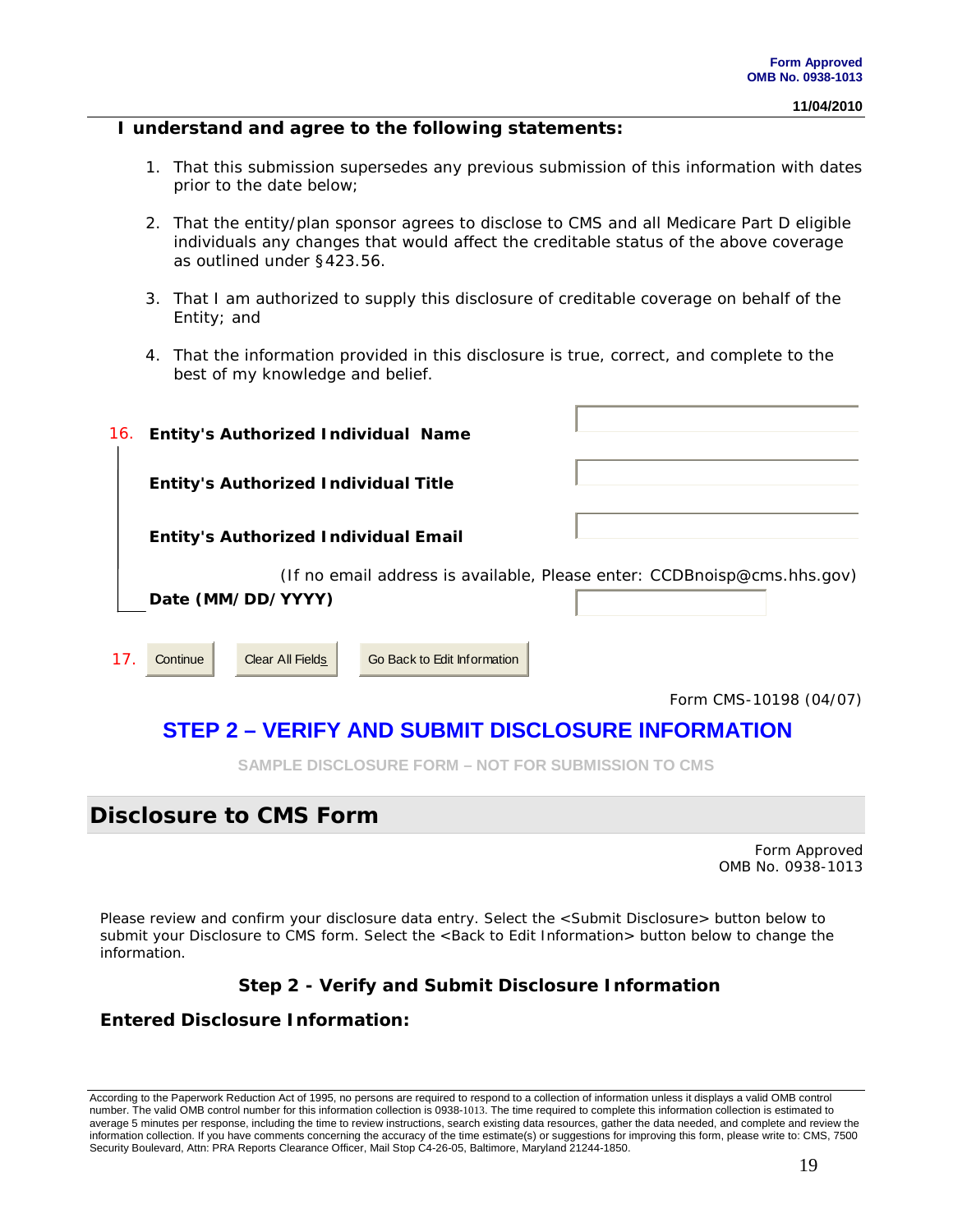Entity Offering Coverage Name: ABC UNION - TEST ENTRY Entity Federal ID Number: 12-3456789 Entity Street Address: 123 ANY STREET City: ANY TOWN State: Delaware Zip Code: 19975 Country: United States Entity Phone Number: 987-654-3210 Type of Coverage : GROUP HEALTH PLAN: Union/Taft Hartley Sponsored Plan How many Prescription Drug Options offered under this Coverage? 2 Options Offered: There are some Creditable or Non-Creditable Options Offered. Plan Year Beginning Date: 04/01/2007 Plan Year Ending Date: 03/31/2008 How many options offered under this Plan are creditable? 1 Total Number of Medicare Part D Eligible Individuals expected to be covered under these creditable Benefit Option(s) as of the Plan Year Beginning Date stated above: 10 Out of the estimated number of those Medicare Part D Eligible individuals stated above, how many are expected to be covered through an Employer/Union **Retiree** Group Health Plan: 3 How many Options offered are not creditable? 1 Total Number of Medicare Part D Eligible Individuals expected to be covered under non-creditable Option(s) as Plan Year Beginning Date stated above: 3 Estimated number of those Medicare Part D Eligible individuals stated above expected to be covered through an Employer/Union Retiree Group Health Plan: 3 Date that the Annual Creditable Coverage Disclosure to Part D Eligible Individuals requirement was completed by the Entity: 11/05/2006 Has your Creditable Coverage **Status** (Creditable, Non-Creditable, Creditable/Non-Creditable Options Offered) **changed** from the last plan year? No Entity's Authorized Individual Name: JOHN Q PUBLIC Entity's Authorized Individual Title: UNION FUND MANAGER Entity's Authorized Individual Email: JOHN.Q.PUBLIC@NOISP.COM Date(MM/DD/YYYY): 04/02/2007 Submit Disclosure Go Back to Edit Information

According to the Paperwork Reduction Act of 1995, no persons are required to respond to a collection of information unless it displays a valid OMB control number. The valid OMB control number for this information collection is 0938-1013. The time required to complete this information collection is estimated to average 5 minutes per response, including the time to review instructions, search existing data resources, gather the data needed, and complete and review the information collection. If you have comments concerning the accuracy of the time estimate(s) or suggestions for improving this form, please write to: CMS, 7500 Security Boulevard, Attn: PRA Reports Clearance Officer, Mail Stop C4-26-05, Baltimore, Maryland 21244-1850.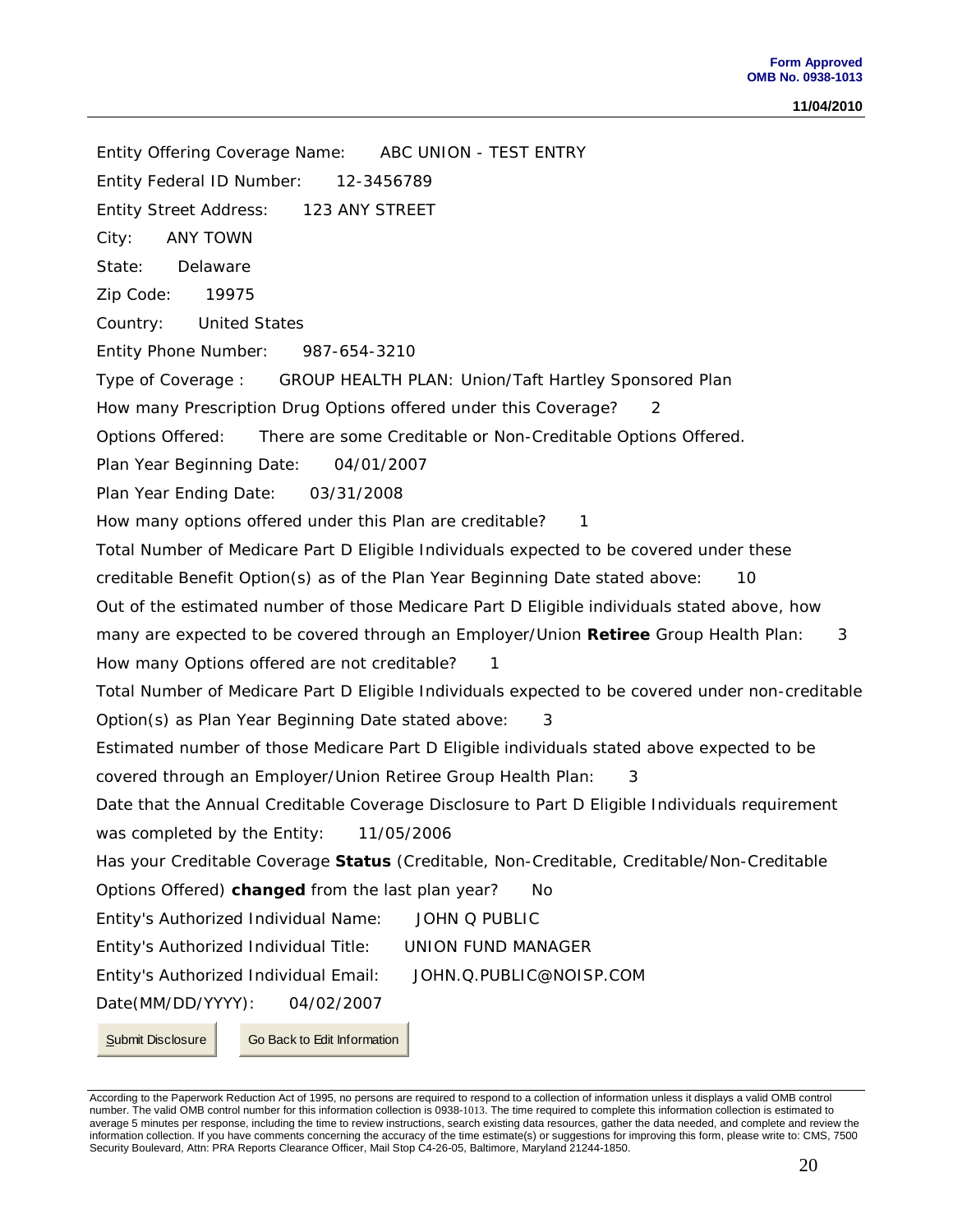## **STEP 3 – RECEIVE SUBMISSION CONFIRMATION**

**SAMPLE DISCLOSURE FORM – NOT FOR SUBMISSION TO CMS**

## **Disclosure to CMS Form**

Form Approved OMB No. 0938-1013

Thank you! Your disclosure to CMS form has been submitted successfully to CMS. Please print a copy of this confirmation page for your records.

#### **Step 3 - Receive Submission Confirmation**

#### **Submitted Information:**

Entity Offering Coverage Name: ABC UNION - TEST ENTRY Entity Federal ID Number: 12-3456789 Entity Street Address: 123 ANY STREET City: ANY TOWN State: Delaware Zip Code: 19975 Country: United States Entity Phone Number: 987-654-3210 Type of Coverage : GROUP HEALTH PLAN: Union/Taft Hartley Sponsored Plan How many Prescription Drug Options offered under this Coverage? 2 Options Offered: There are some Creditable or Non-Creditable Options Offered. Plan Year Beginning Date: 04/01/2007 Plan Year Ending Date: 03/31/2008 How many options offered under this Plan are creditable? 1 Total Number of Medicare Part D Eligible Individuals expected to be covered under these creditable Benefit Option(s) as of the Plan Year Beginning Date stated above: 10 Out of the estimated number of those Medicare Part D Eligible individuals stated above, how many are expected to be covered through an Employer/Union **Retiree** Group Health Plan: 3 How many Options offered are not creditable? 1 Total Number of Medicare Part D Eligible Individuals expected to be covered under noncreditable Option(s) as Plan Year Beginning Date stated above: 3

According to the Paperwork Reduction Act of 1995, no persons are required to respond to a collection of information unless it displays a valid OMB control number. The valid OMB control number for this information collection is 0938-1013. The time required to complete this information collection is estimated to average 5 minutes per response, including the time to review instructions, search existing data resources, gather the data needed, and complete and review the information collection. If you have comments concerning the accuracy of the time estimate(s) or suggestions for improving this form, please write to: CMS, 7500 Security Boulevard, Attn: PRA Reports Clearance Officer, Mail Stop C4-26-05, Baltimore, Maryland 21244-1850.